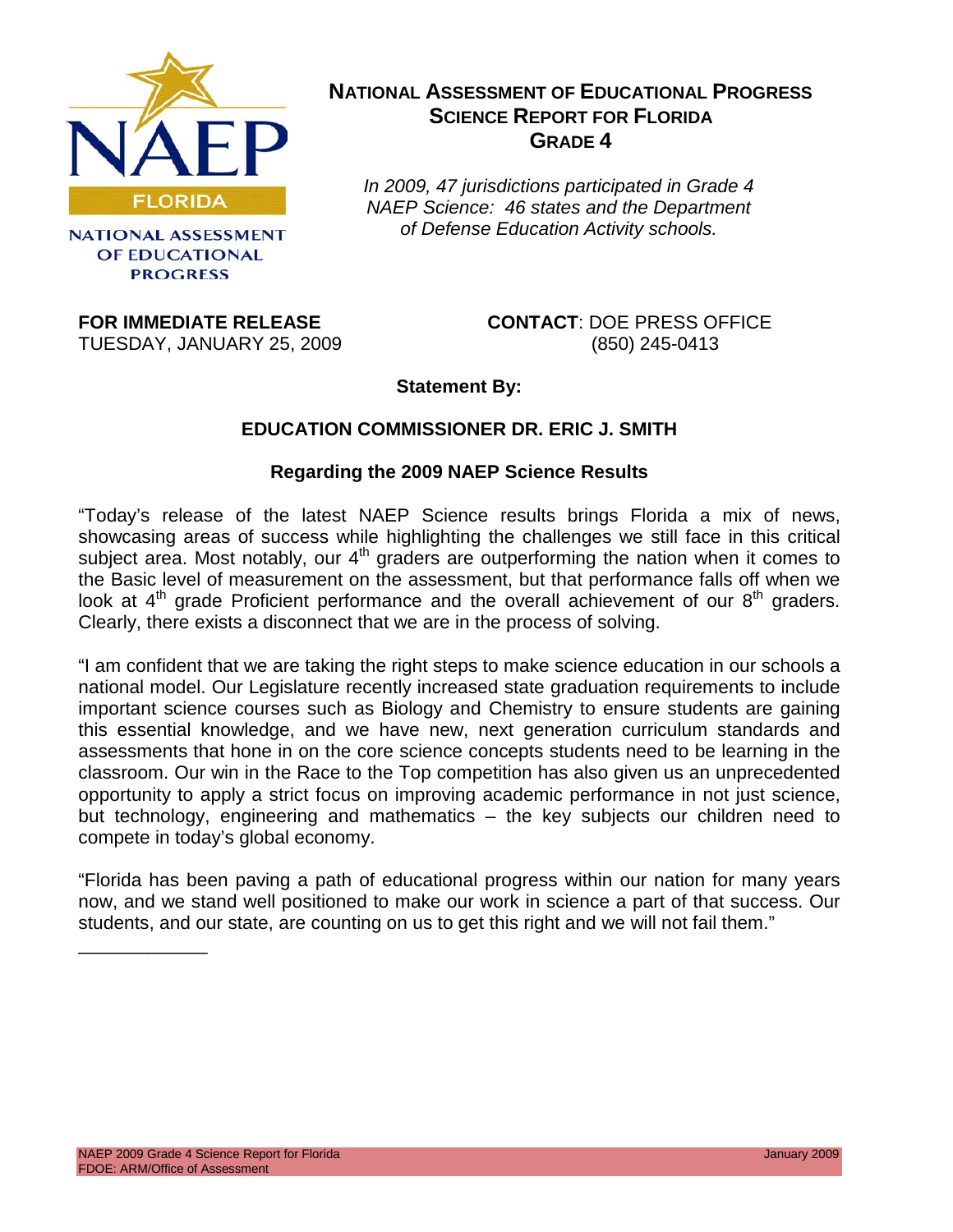# **Key Findings**

Overall, Florida's 4th grade public school students performed equal to or better than the national public school 4th grade students on the NAEP 2009 Science assessment on all three primary measures: average scale scores, percent scoring at or above *Basic*, and percent scoring at or above *Proficient*.

#### **Scored Higher than or Equal to the Nation**

- Florida had a higher percentage of  $4<sup>th</sup>$  grade public school students scoring at or above *Basic* than the national public schools (75% vs. 71%), but Florida's and the nation's average scale scores were not statistically different (151 vs. 149) (see pages 6 and 7).
- Half of Florida's public school subgroups had average scale scores that were higher than those of their national counterparts, and more than half of Florida's subgroups had higher percentages of students scoring at or above the *Basic* achievement level than their national counterparts (see pages 6 and 7).
- Florida's achievement gap between White and Hispanic public school students is narrower than that of the nation's public schools for all three measures (see pages 13, 19, and 22).
- When looking at the percent of public school students scoring at or above *Proficient*, the only subgroups in Florida that performed better than the nation were Hispanic students and students eligible for the National School Lunch Program (NSLP) (see page 8).



# **States Participating in NAEP 2009 Science**

Alaska, Kansas, Nebraska, and Vermont chose not to participate in the NAEP 2009 Science assessment.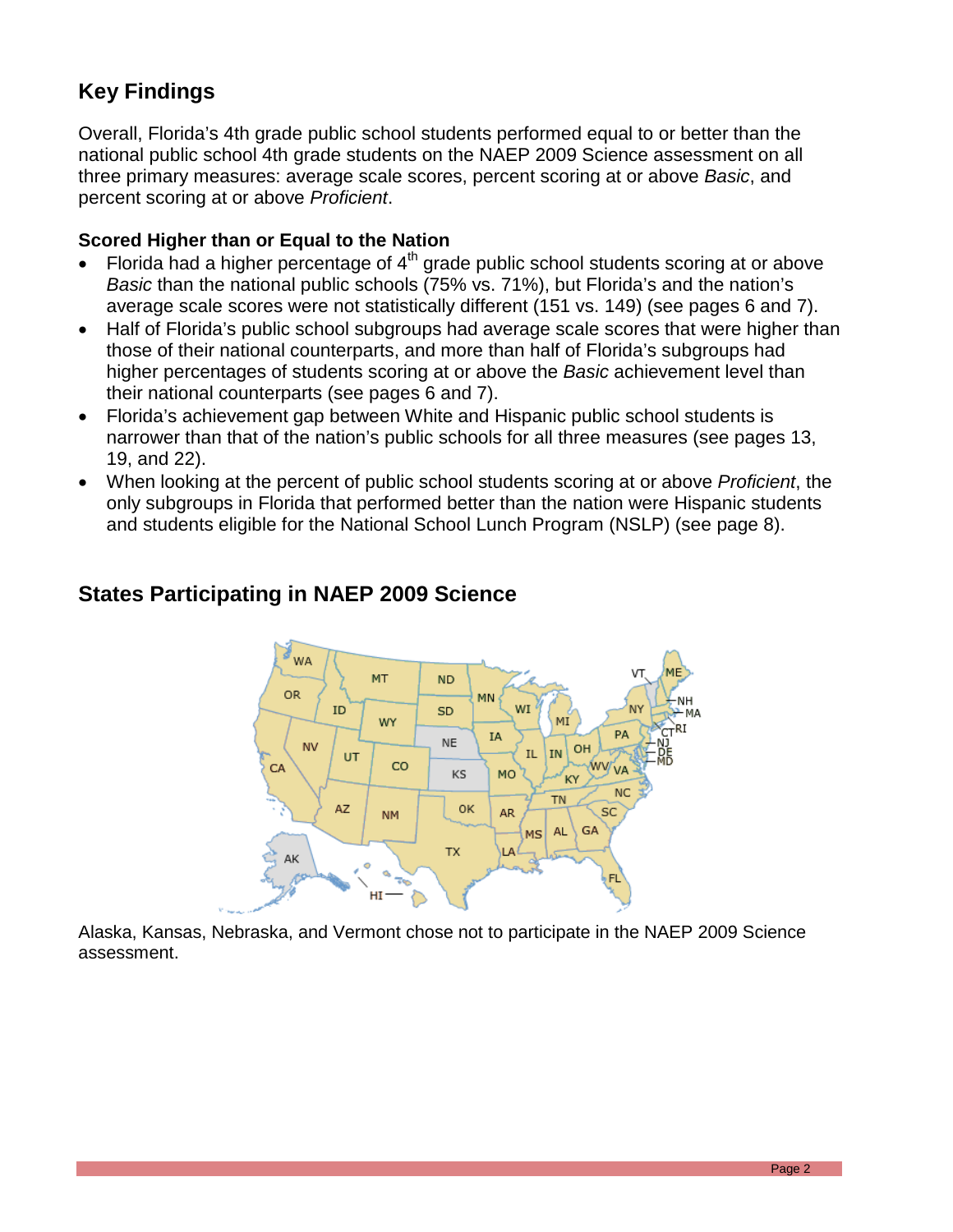# **Contents**

# **NAEP Science Grade 4**

| <b>General Information</b>                                                                   |  |
|----------------------------------------------------------------------------------------------|--|
|                                                                                              |  |
|                                                                                              |  |
|                                                                                              |  |
|                                                                                              |  |
|                                                                                              |  |
| <b>Florida and the Nation</b>                                                                |  |
| Florida Compared to the Nation's Public Schools, 2009                                        |  |
|                                                                                              |  |
|                                                                                              |  |
|                                                                                              |  |
|                                                                                              |  |
| <b>Race/Ethnicity</b>                                                                        |  |
| Florida Compared to the Nation's Public Schools, 2009                                        |  |
|                                                                                              |  |
| Florida's Cross-State Comparison of Average Scale Scores                                     |  |
|                                                                                              |  |
|                                                                                              |  |
|                                                                                              |  |
| Florida Compared to the Nation's Public Schools, 2009                                        |  |
| White and African-American Students - Gaps in Percent Performing at or above Basic           |  |
|                                                                                              |  |
| White and Hispanic Students - Gaps in Percent Performing at or above Basic and at or         |  |
|                                                                                              |  |
| <b>National School Lunch Program Eligibility</b>                                             |  |
| Florida Compared to the Nation's Public Schools, 2009                                        |  |
|                                                                                              |  |
|                                                                                              |  |
| Florida Compared to the Nation's Public Schools, 2009                                        |  |
|                                                                                              |  |
|                                                                                              |  |
|                                                                                              |  |
| <b>Students with Disabilities</b>                                                            |  |
|                                                                                              |  |
| <b>English Language Learners</b>                                                             |  |
|                                                                                              |  |
| <b>Appendices</b>                                                                            |  |
|                                                                                              |  |
| Appendix A: Demographic Description of Florida's and the Nation's Public School Sample  26   |  |
| Appendix B: Students with Disabilities Inclusion Rates for Florida's and the Nation's Public |  |
|                                                                                              |  |
| Appendix C: English Language Learners Inclusion Rates for Florida's and Nation's Public      |  |
| Appendix D: School and Student Participation of Florida's and the Nation's Public Schools    |  |
|                                                                                              |  |
|                                                                                              |  |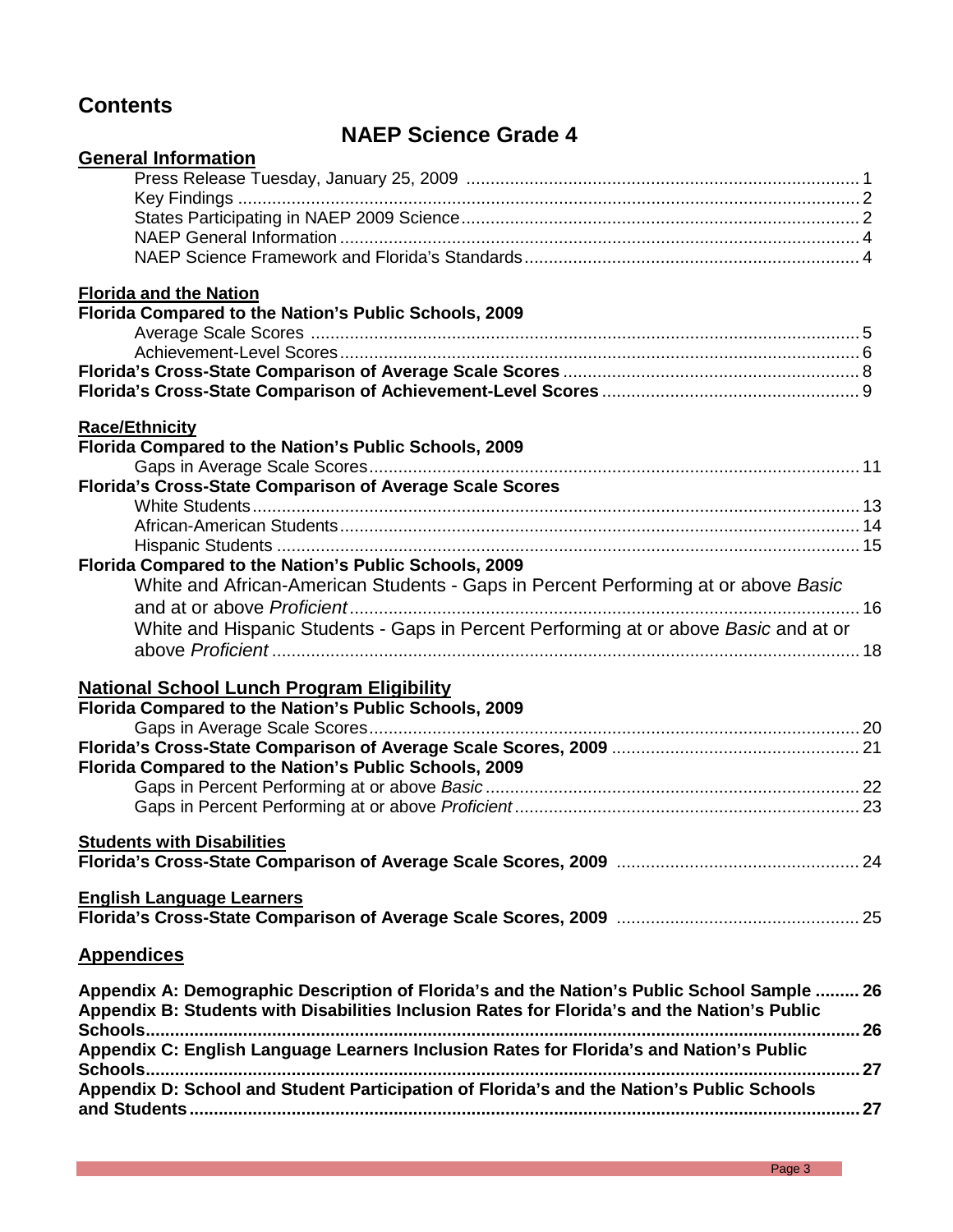# **NAEP General Information**

The National Assessment of Educational Progress (NAEP) is the only ongoing, nationally representative measure of what students in the United States know and can do in various subject areas. It serves as a benchmark based on national proficiency standards and as a common measure of state-reported progress and achievement across states.<sup>[1](#page-3-0)</sup>

A representative sample of the student population participates in NAEP with each student taking only a portion of the assessment. Results are then assembled to form projected state and national scores based on aggregated state and national results. NAEP does not provide school- or student-level results. In this report, grade 4 science results are reported at a given time and across time, as well as by race/ethnicity, gender, eligibility for the National School Lunch Program (NSLP), students with disabilities (SD), and English language learners (ELL). This report also compares Florida's and the nation's public school performance gaps (White/African-American, White/Hispanic, and eligible/not eligible for the National School Lunch Program (NSLP).

In this report, NAEP Science results are reported by average scale scores (on a 0–300 point scale) and, using that point scale, by achievement levels (at or above *Basic* and at or above *Proficient*).**[2](#page-3-1)** Additional results can be accessed via the [NAEP Data Explorer.](http://nces.ed.gov/nationsreportcard/nde)

### **NAEP Science Framework and Florida's Standards**

The [Science Framework for the 2009 NAEP](http://www.nagb.org/publications/frameworks/science/2009-science-framework.html) for grades 4 and 8 has three broad content areas: Physical, Life, and Earth/Space. Nature of Science expectations are assessed within these three content areas. In 2009, Florida's Sunshine State Standards followed this same practice by embedding Nature of Science throughout each of its reporting categories, but in 2012 Florida's Next Generation Sunshine State Standards will assess Nature of Science as a separate body of knowledge to ensure that students know how, why, when, and where to apply science knowledge and practice.

The NAEP 2009 Science Framework approved by the National Assessment Governing Board (NAGB) replaced the framework used for the 1996, 2000, and 2005 science assessments. A variety of factors made it necessary to create a new framework to guide the assessment of science in 2009 and beyond: the publication of *National Standards* for science literacy, advances in both science and cognitive research, the growth in the prevalence of national and international science assessments, advances in innovative assessment approaches, and the need to advance the state of the art so that the widest possible range of students can be fairly assessed. Because of the recent changes to the assessment, the results from 2009 and 2011 cannot be compared to those from previous assessment years; however, they provide a current snapshot of what the nation's fourth-, eighth-, and twelfth-graders know and can do in science that will serve as the basis for comparisons on future science assessments.

<span id="page-3-0"></span><sup>&</sup>lt;sup>1</sup> The source of the NAEP data in this report is the U.S. Department of Education, Institute of Education Sciences, National Center<br>for Education Statistics, National Assessment of Educational Progress (NAEP), 2009 Scienc  $\overline{a}$ 

<span id="page-3-1"></span> $2$  Differences between average scale scores or between achievement-level percentages are discussed only when they are statistically significant. Statistically significant means it is unlikely the differences in scores occurred by chance. Comparisons are based on statistical tests (0.05 level) that consider sample size, magnitude of difference, and standard errors. In this report, results for Florida are reported as scoring significantly higher than, not significantly different from, or significantly lower than the national public; when comparing performance gaps, results for Florida's performance gaps are reported as being significantly larger than, not significantly different from, or significantly narrower than the national public.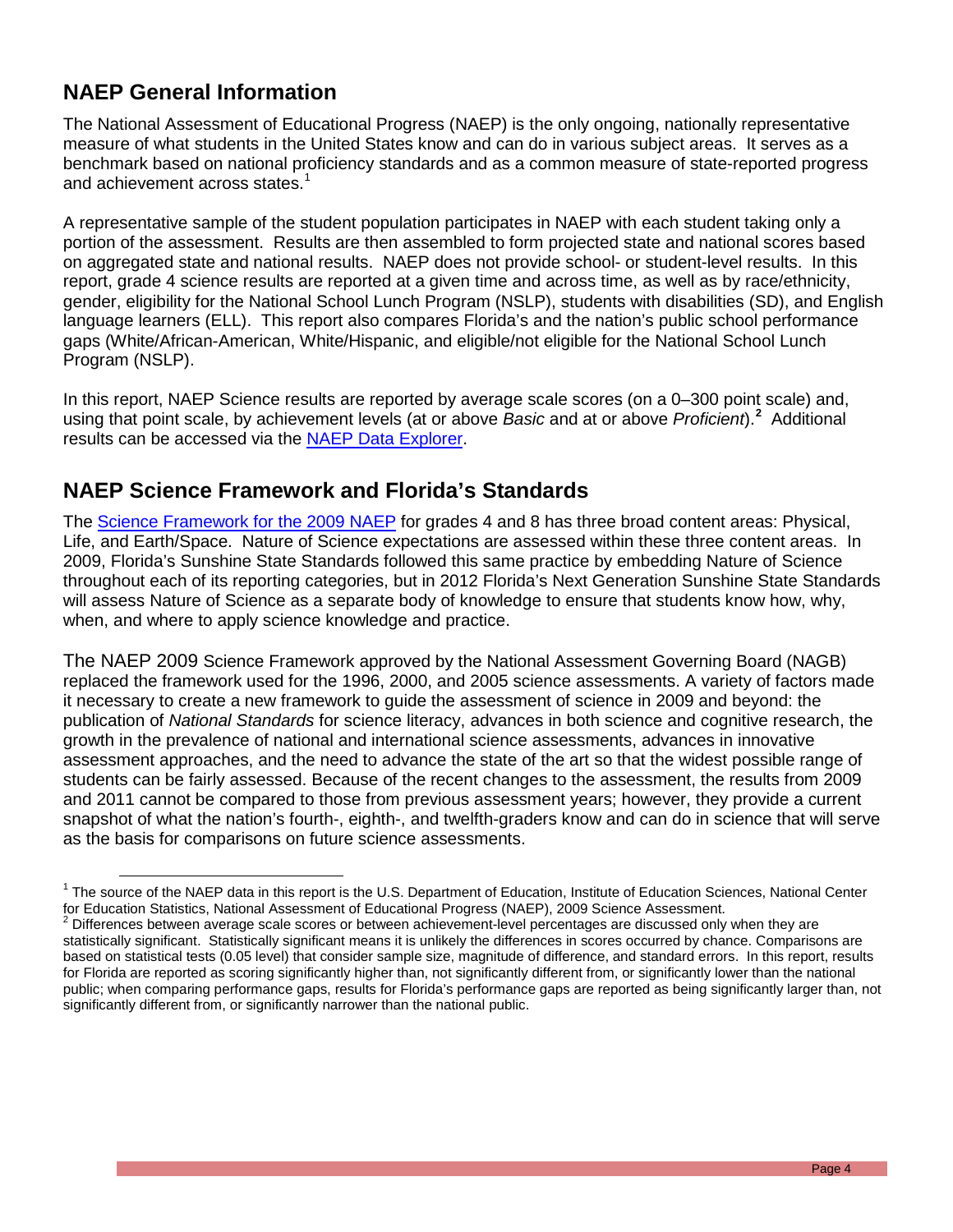# **NAEP 2009 Science, Grade 4 Florida vs. National Public Student Demographic Groups Average Scale Scores – What Students Know and Can Do**

#### Legend

- > Florida significantly higher than the nation's public schools
- = No significant difference between Florida and the nation's public schools
- < Florida significantly lower than the nation's public schools



- Florida's grade 4 public school students had an average scale score in NAEP Science that was not significantly different from that of their national counterparts.
- The average scale scores of the following groups of Florida's grade 4 public school students were significantly *higher* than those of their national counterparts: African-American, Hispanic, eligible for the NSLP, SD, and ELLs.
- The average scale scores of the following groups of Florida's grade 4 public school students were *not significantly different* from those of their national counterparts: White, Asian/Pacific Islander, male, female, and not eligible for the NSLP.

Notes: NSLP=National School Lunch Program (used as an indicator of socioeconomic standing). SD includes students with disabilities and students with Section 504 Plans. ELL=English language learners. Comparisons based on statistical tests (.05 level) using unrounded numbers that consider the magnitude of difference and standard errors.

Source: U.S. Department of Education, Institute of Education Sciences, National Center of Education Statistics, National Assessment of Educational Progress (NAEP), 2009 Science Assessment. Visit Florida NAEP on the web at http://www.fldoe.org/asp/naep. [NAEP Data Explorer](http://nces.ed.gov/nationsreportcard/naepdata/) Search Criteria: Science, Grade 4. Jurisdictions: National Public, Florida. Year: 2009. Variables: All; Disability status of

student, including those with 504 plan (SD); Gender; National School Lunch Program (NSLP) eligibility; Race/Ethnicity used to report trends, school-reported; Status as English Language Learner (ELL). Edit Reports: Statistics Options, Average Scale Scores.

**DF EDUCATIONAL<br>PROGRESS**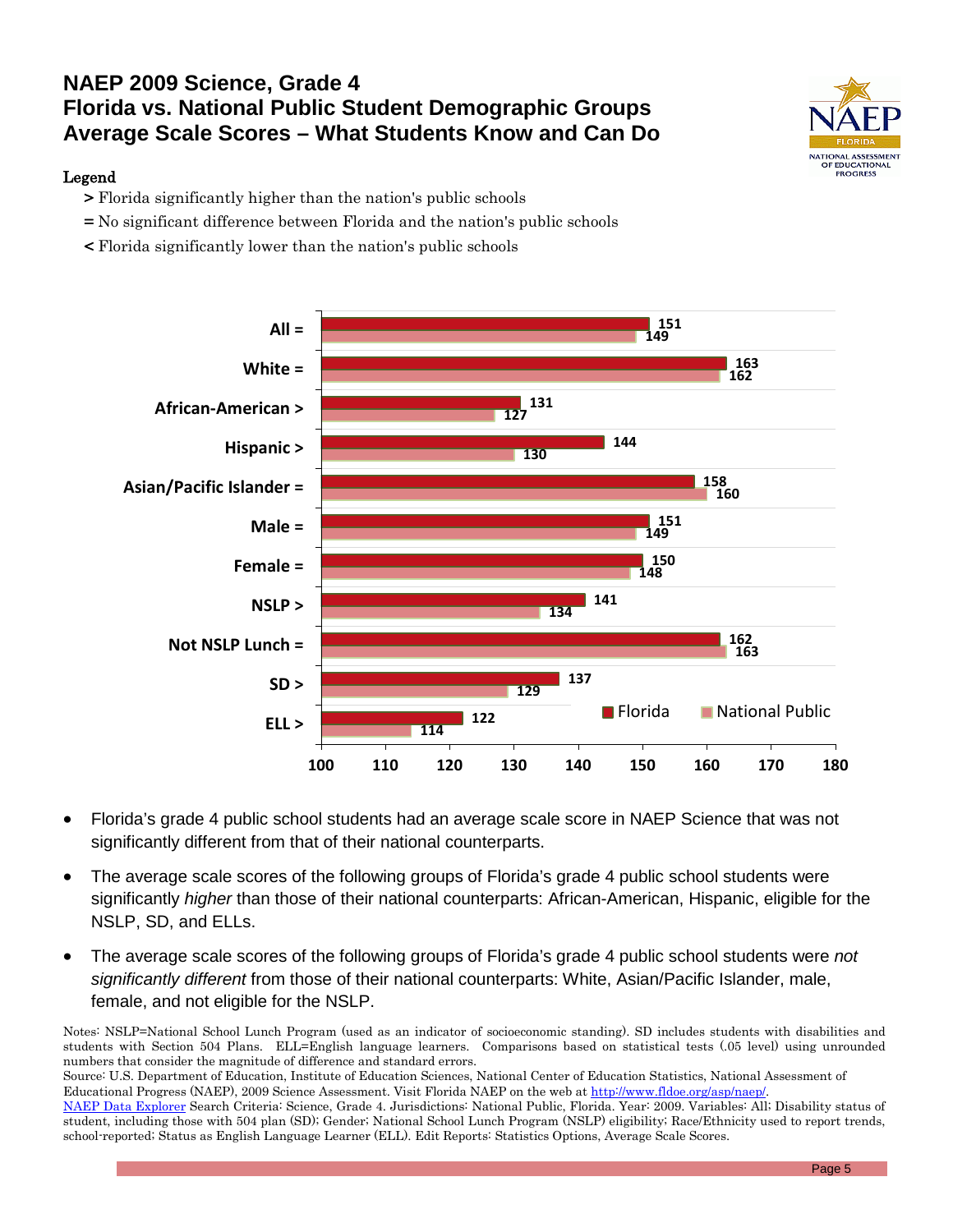# **NAEP 2009 Science, Grade 4 Florida vs. National Public Student Demographic Groups Achievement-Level Scores**



**Percent at or above** *Basic* - partial mastery of prerequisite knowledge and skills that are fundamental for proficient work.

#### Legend

- > Florida significantly higher than the nation's public schools
- = No significant difference between Florida and the nation's public schools
- < Florida significantly lower than the nation's public schools



- The percentage of Florida's grade 4 public school students scoring at or above *Basic* on NAEP Science was significantly *higher* than that of their national counterparts.
- The percentages of the following groups of Florida's grade 4 public school students scoring at or above *Basic* were significantly *higher* than those of their national counterparts: African-American, Hispanic, male and female, eligible for the NSLP, SD, and ELLs.
- The percentages of the following groups of Florida's grade 4 public school students scoring at or above *Basic* were *not significantly different* from those of their national counterparts: White, Asian/Pacific Islander, and not eligible for the NSLP.

Notes: NSLP=National School Lunch Program (used as an indicator of socioeconomic standing). SD includes students with disabilities and students with Section 504 Plans. ELL=English language learners. Comparisons based on statistical tests (.05 level) using unrounded numbers that consider the magnitude of difference and standard errors.

Source: U.S. Department of Education, Institute of Education Sciences, National Center of Education Statistics, National Assessment of Educational Progress (NAEP), 2009 Science Assessment. Visit Florida NAEP on the web a[t http://www.fldoe.org/asp/naep/.](http://www.fldoe.org/asp/naep/) [NAEP Data Explorer](http://nces.ed.gov/nationsreportcard/naepdata/) Search Criteria: Science, Grade 4. Jurisdictions: National Public, Florida. Year: 2009. Variables: All; Disability status of student, including those with 504 plan (SD); Gender; National School Lunch Program (NSLP) eligibility; Race/Ethnicity used to report trends, school-reported; Status as English Language Learner (ELL). Edit Reports: Statistics Options, Achievement Levels, Cumulative.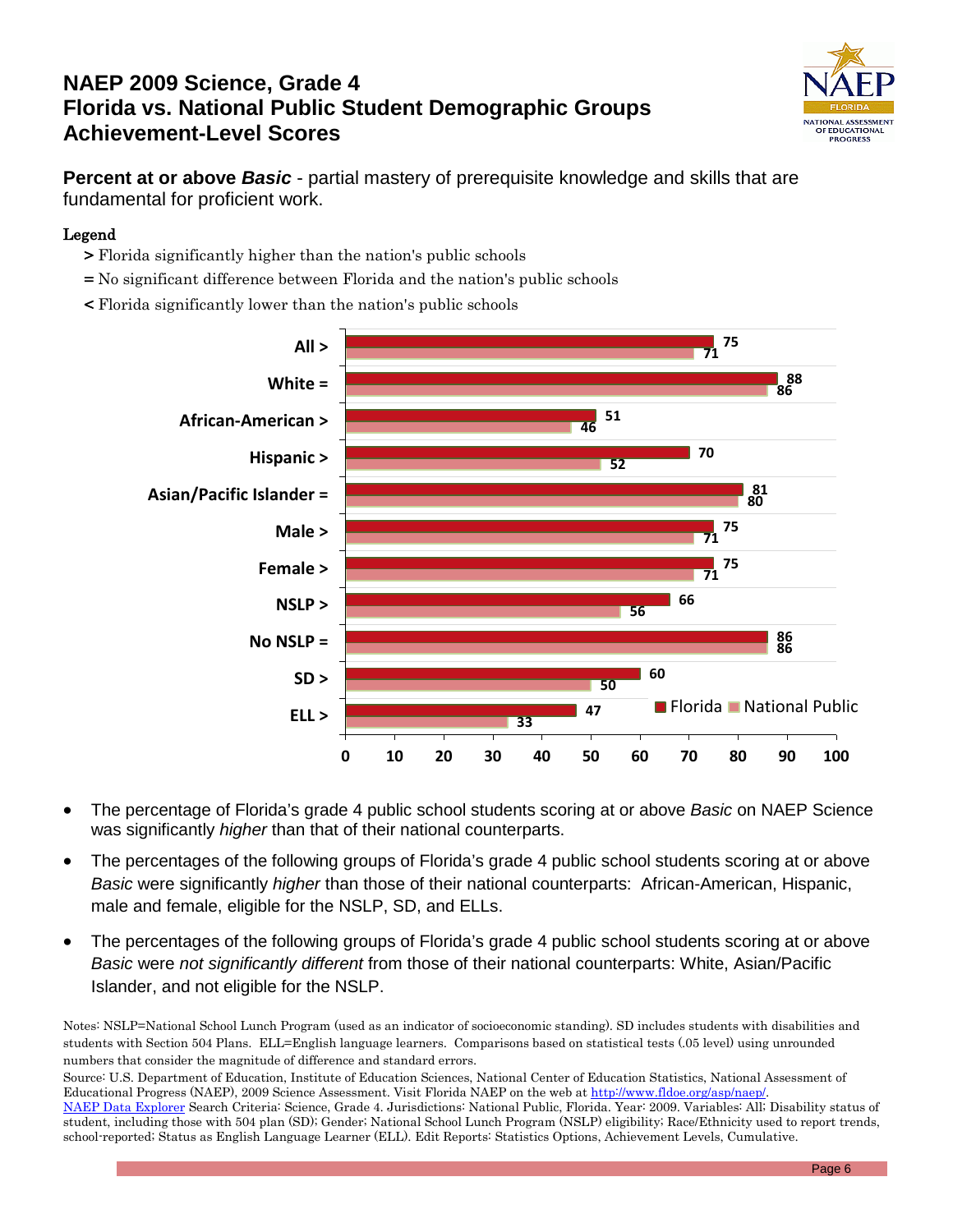# **NAEP 2009 Science, Grade 4 Florida vs. National Public Student Demographic Groups Achievement-Level Scores**



**Percent at or above** *Proficient* **-** solid academic performance. Students reaching this level have demonstrated competency over challenging subject matter.

#### Legend

- > Florida significantly higher than the nation's public schools
- = No significant difference between Florida and the nation's public schools
- < Florida significantly lower than the nation's public schools



- The percentage of Florida's grade 4 public school students scoring at or above *Proficient* on NAEP Science was *not significantly different* from that of their national counterparts.
- The percentages of Florida's grade 4 public school Hispanic students and students eligible for the NSLP scoring at or above *Proficient* were significantly *higher* than those of their national counterparts**.**
- The percentages of the following groups of Florida's grade 4 public school students scoring at or above *Proficient* were *not significantly different* from those of their national counterparts: White, African-American, Asian/Pacific Islander, male and female, not eligible for the NSLP, SD, and ELLs.

Notes: NSLP=National School Lunch Program (used as an indicator of socioeconomic standing). SD includes students with disabilities and students with Section 504 Plans. ELL=English language learners. Comparisons based on statistical tests (.05 level) using unrounded numbers that consider the magnitude of difference and standard errors.

Source: U.S. Department of Education, Institute of Education Sciences, National Center of Education Statistics, National Assessment of Educational Progress (NAEP), 2009 Science Assessment. Visit Florida NAEP on the web at http://www.fldoe.org/asp/naep/

[NAEP Data Explorer](http://nces.ed.gov/nationsreportcard/naepdata/) Search Criteria: Science, Grade 4. Jurisdictions: National Public, Florida. Year: 2009. Variables: All; Disability status of student, including those with 504 plan (SD); Gender; National School Lunch Program (NSLP) eligibility; Race/Ethnicity used to report trends, school-reported; Status as English Language Learner (ELL). Edit Reports: Statistics Options, Achievement Levels, Cumulative.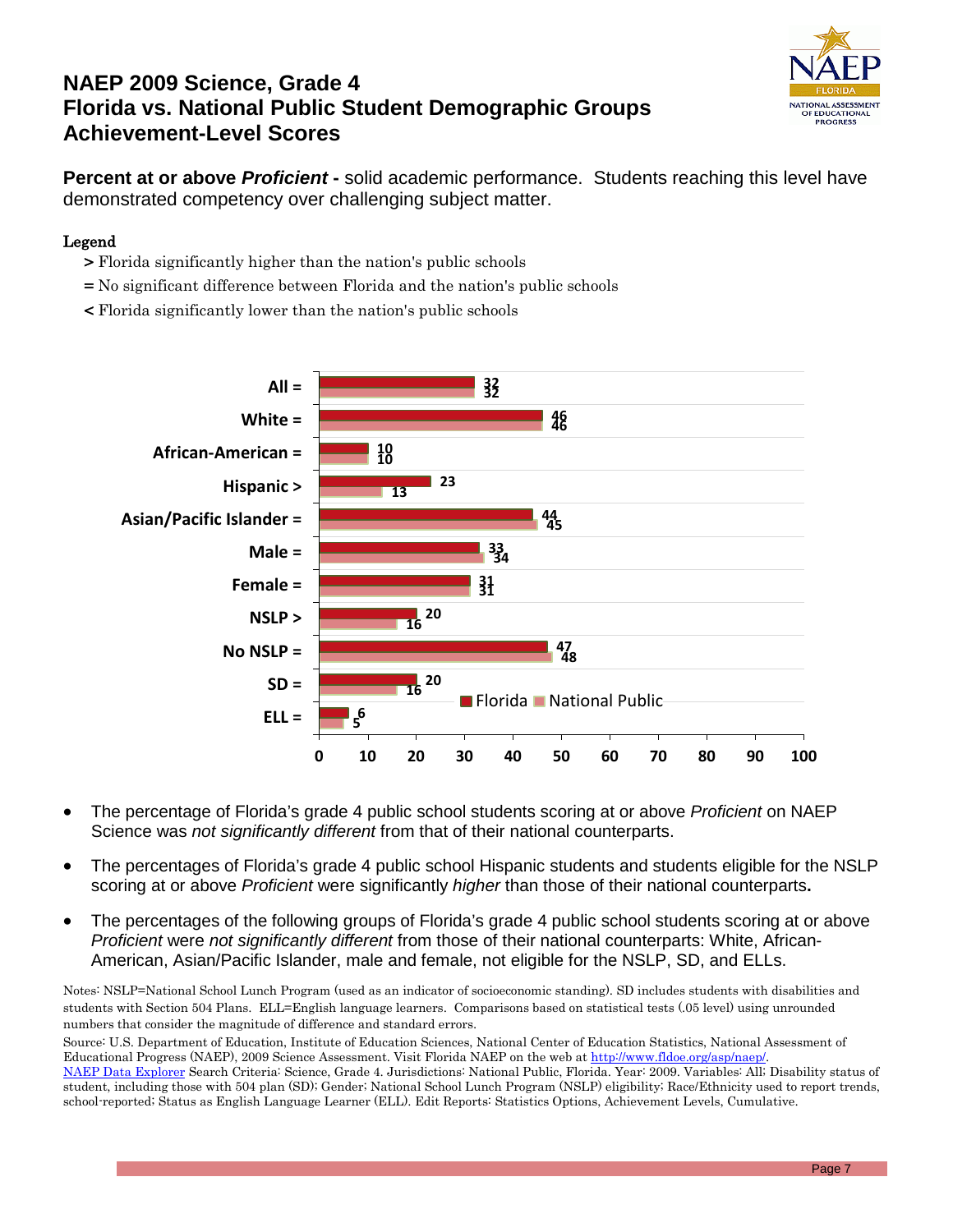### **NAEP 2009 Science, Grade 4 Cross-State Comparison of Overall Average Scale Scores All Students**



Scale scores range from 0 to 300 and serve as the basis for achievement levels. NAEP 2009 Science Cut Scores: *Basic* 131 to 166; *Proficient* 167 to 223; *Advanced* 224 to 300; scores below 131 are classified as below *Basic*.



Florida's grade 4 public school 2009 NAEP Science average scale score of **151** compares to the nation and the other states as follows:

- **The following 11 states had significantly lower average scale scores than Florida:** Alabama, Arizona, Arkansas, California, Georgia, Hawaii, Louisiana, Mississippi, Nevada, New Mexico, and New York.
- **The following 16 states and the national public had average scale scores that were not significantly different from Florida's:** Delaware, Illinois, Indiana, Maryland, Michigan, North Carolina, Oklahoma, Oregon, Pennsylvania, Rhode Island, South Carolina, Tennessee, Texas, Utah, Washington, and West Virginia.
- **The following 18 states had significantly higher average scale scores than Florida:** Colorado, Connecticut, Idaho, Iowa, Kentucky, Maine, Massachusetts, Minnesota, Missouri, Montana, New Hampshire, New Jersey, North Dakota, Ohio, South Dakota, Virginia, Wisconsin, and Wyoming.

Note: Comparisons based on statistical tests (.05 level) using unrounded numbers that consider the magnitude of difference and standard errors.

Source: U.S. Department of Education, Institute of Education Sciences, National Center of Education Statistics, National Assessment of Educational Progress (NAEP), 2009 Science Assessment. Visit Florida NAEP on the web at [http://www.fldoe.org/asp/naep/.](http://www.fldoe.org/asp/naep/)[.NAEP Data](http://nces.ed.gov/nationsreportcard/naepdata/)  [Explorer](http://nces.ed.gov/nationsreportcard/naepdata/) Search Criteria: Science, Grade 4. Jurisdictions: National Public, All States. Year: 2009. Variables: All Students. Edit Reports: Statistics Options, Average Scale Scores.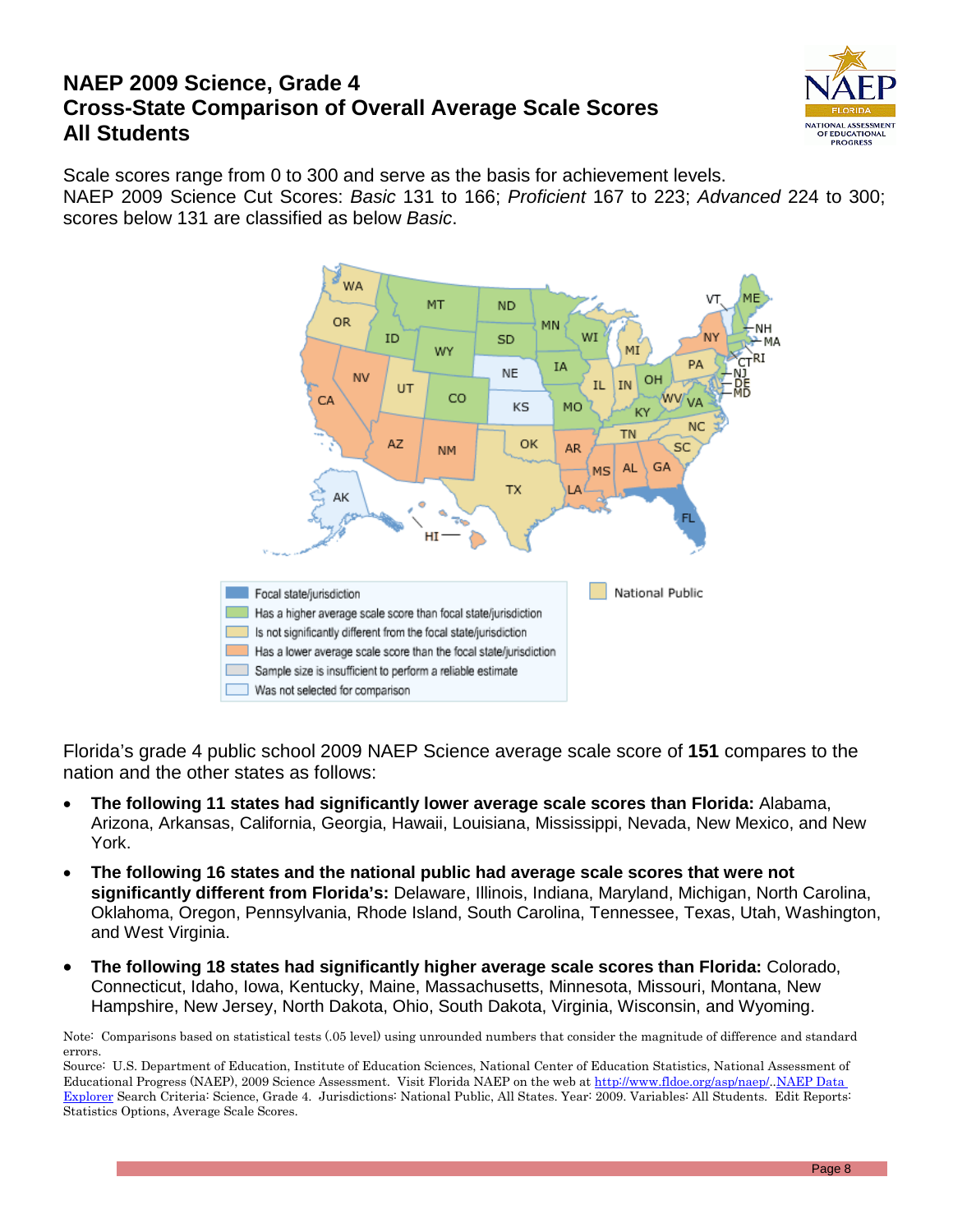### **NAEP 2009 Science, Grade 4 Cross-State Comparison of at or above** *Basic* **Achievement Level All Students**



Scale scores range from 0 to 300 and serve as the basis for achievement levels. NAEP 2009 Science Cut Scores: *Basic* 131 to 166; *Proficient* 167 to 223; *Advanced* 224 to 300; scores below 131 are classified as below *Basic*.



The percentage of Florida's grade 4 public school students scoring at or above *Basic* on 2009 NAEP Science was **75%**. This percentage compares to the nation and the other states as follows:

- **The following 15 states and the national public had a significantly lower percentage of students performing at or above** *Basic* **than Florida:** Alabama, Arizona, Arkansas, California, Georgia, Hawaii, Illinois, Louisiana, Mississippi, Nevada, New Mexico, New York, North Carolina, Tennessee, and Texas.
- **The following 15 states had a percentage of students performing at or above** *Basic* **that was not significantly different from Florida's:** Colorado, Connecticut, Delaware, Indiana, Maryland, Michigan, New Jersey, Oklahoma, Oregon, Pennsylvania, Rhode Island, South Carolina, Utah, Washington, and West Virginia.
- **The following 15 states had a significantly higher percentage of students performing at or above**  *Basic* **than Florida:** Idaho, Iowa, Kentucky, Maine, Massachusetts, Minnesota, Missouri, Montana, New Hampshire, North Dakota, Ohio, South Dakota, Virginia, Wisconsin, and Wyoming.

Note: Comparisons based on statistical tests (.05 level) using unrounded numbers that consider the magnitude of difference and standard errors.

Source: U.S. Department of Education, Institute of Education Sciences, National Center of Education Statistics, National Assessment of Educational Progress (NAEP), 2009 Science Assessment. Visit Florida NAEP on the web at [http://www.fldoe.org/asp/naep/.](http://www.fldoe.org/asp/naep/)[.NAEP Data](http://nces.ed.gov/nationsreportcard/naepdata/)  [Explorer](http://nces.ed.gov/nationsreportcard/naepdata/) Search Criteria: Science, Grade 4. Jurisdictions: National Public, All States. Year: 2009. Variables: All Students. Edit Reports: Statistics Options, Achievement Levels, Cumulative.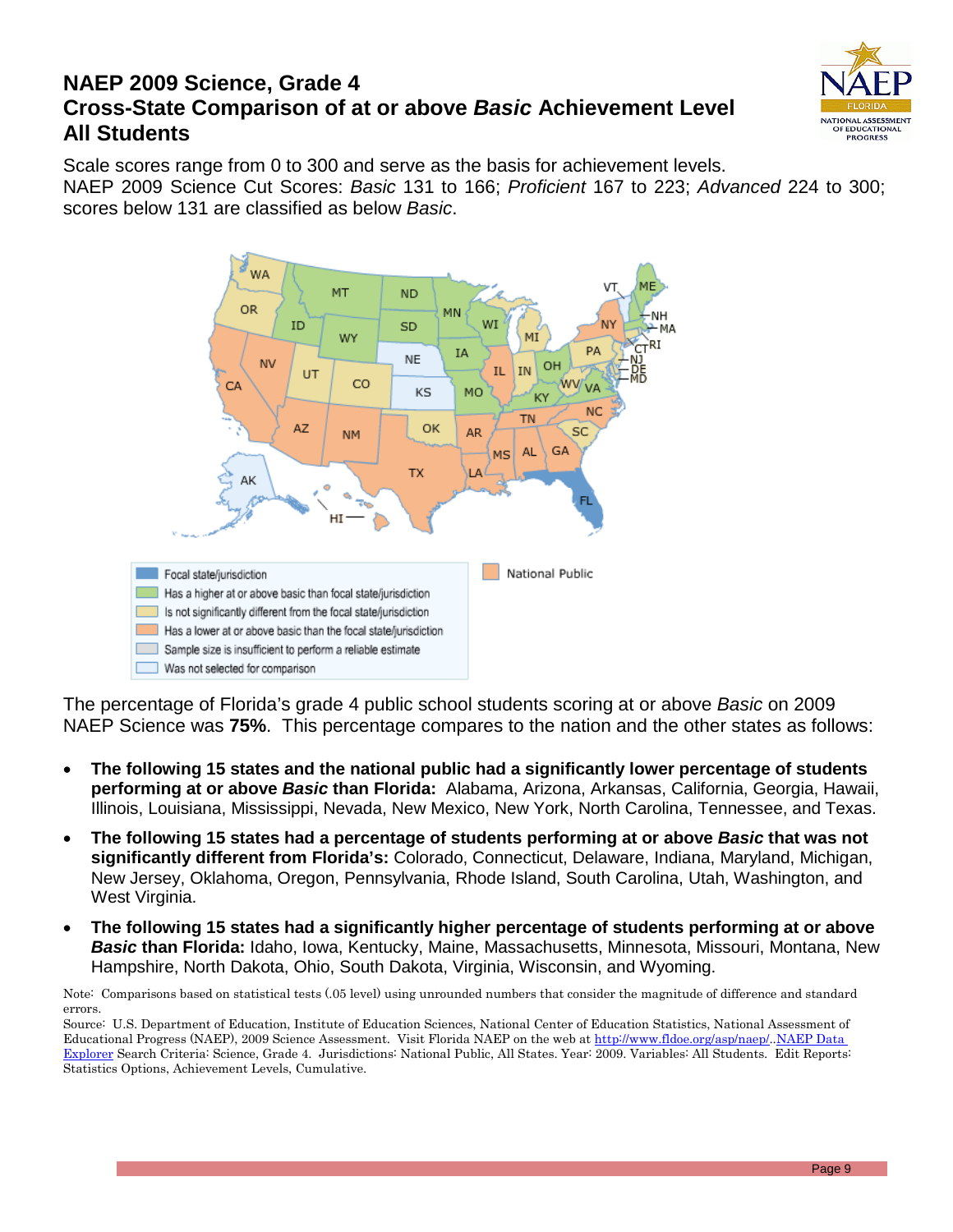

### **NAEP 2009 Science, Grade 4 Cross-State Comparison of at or above** *Proficient* **Achievement Level All Students**

Scale scores range from 0 to 300 and serve as the basis for achievement levels. NAEP 2009 Science Cut Scores: *Basic* 131 to 166; *Proficient* 167 to 223; *Advanced* 224 to 300; scores below 131 are classified as below *Basic*.



The percentage of Florida's grade 4 public school students scoring at or above *Proficient* on 2009 NAEP Science was **32%**. This percentage compares to the nation and the other states as follows:

- **The following 9 states had a significantly lower percentage of students performing at or above**  *Proficient* **than Florida:** Alabama, Arizona, California, Georgia, Hawaii, Louisiana, Mississippi, Nevada, and New Mexico.
- **The following 17 states and the national public had a percentage of students performing at or above** *Proficient* **that was not significantly different from Florida's:** Arkansas, Delaware, Idaho, Illinois, Indiana, Maryland, Michigan, New York, North Carolina, Oklahoma, Oregon, Rhode Island, South Carolina, Tennessee, Texas, Washington, and West Virginia.
- **The following 19 states had a significantly higher percentage of students performing at or above**  *Proficient* **than Florida:** Colorado, Connecticut, Iowa, Kentucky, Maine, Massachusetts, Minnesota, Missouri, Montana, New Hampshire, New Jersey, North Dakota, Ohio, Pennsylvania, South Dakota, Utah, Virginia, Wisconsin, and Wyoming.

Note: Comparisons based on statistical tests (.05 level) using unrounded numbers that consider the magnitude of difference and standard errors.

Source: U.S. Department of Education, Institute of Education Sciences, National Center of Education Statistics, National Assessment of Educational Progress (NAEP), 2009 Science Assessment. Visit Florida NAEP on the web at [http://www.fldoe.org/asp/naep/.](http://www.fldoe.org/asp/naep/).NAEP Data [Explorer](http://nces.ed.gov/nationsreportcard/naepdata/) Search Criteria: Science, Grade 4. Jurisdictions: National Public, All States. Year: 2009. Variables: All Students. Edit Reports: Statistics Options, Achievement Levels, Cumulative.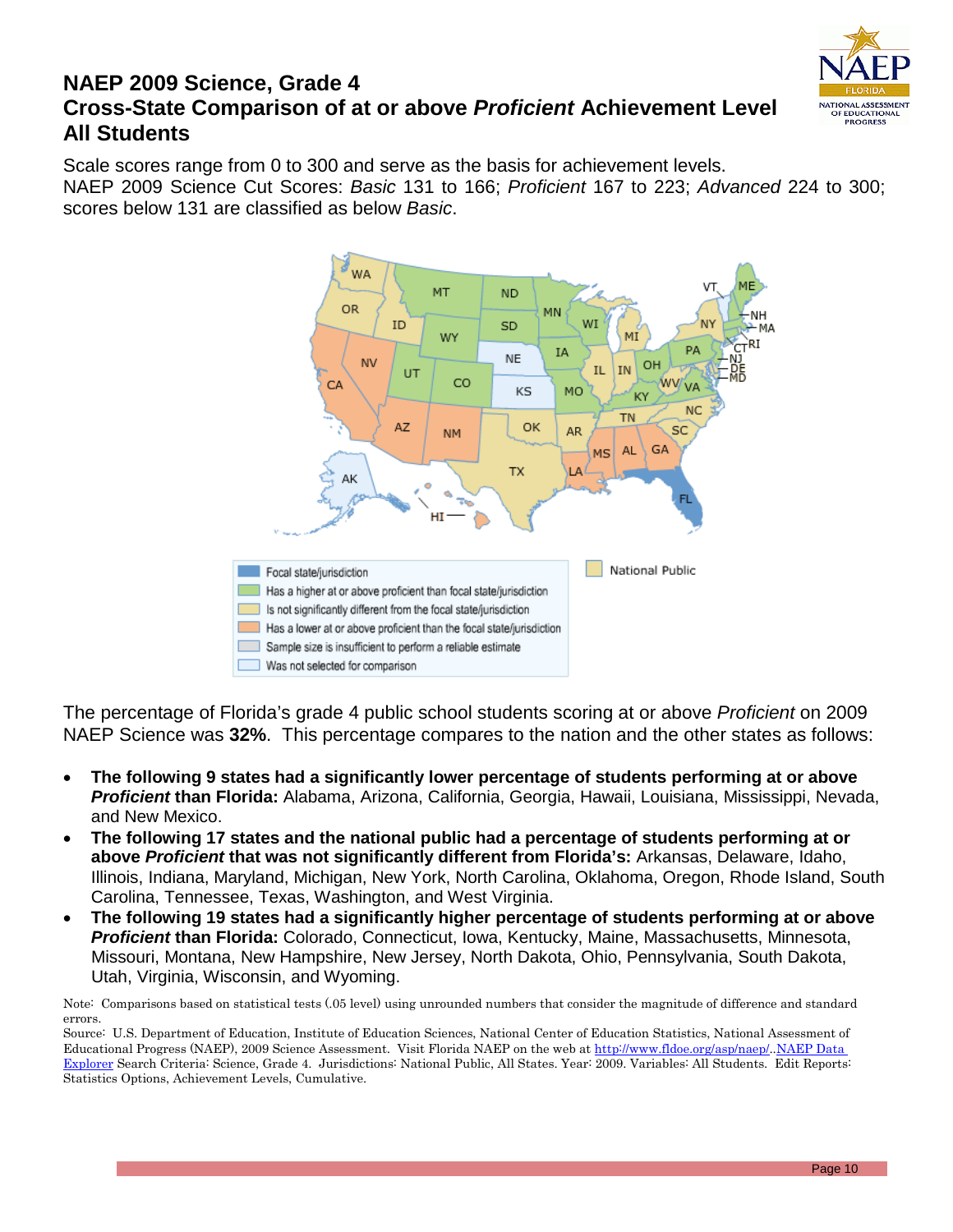

### **Race/Ethnicity**

Schools report the racial/ethnic subgroups that best describe the students eligible to be assessed. Florida has reportable (sufficient size) White, African-American, Hispanic, and Asian/Pacific Islander racial/ethnic groups.

### **NAEP 2009 Science, Grade 4 Florida vs. National Public Schools Gaps in Average Scale Scores**

### **White and African-American Students**



#### **Key Finding:**

The average scale score gap between Florida's grade 4 public school White and African-American students was 32 points. This gap is not significantly different from the national public's 35-point White/African-American average scale score gap.

Notes: Comparisons based on statistical tests (.05 level) using unrounded numbers that consider the magnitude of difference and standard errors.

Source: U.S. Department of Education, Institute of Education Sciences, National Center of Education Statistics, National Assessment of Educational Progress (NAEP), 2009 Science Assessment. Visit Florida NAEP on the web a[t http://www.fldoe.org/asp/naep/.](http://www.fldoe.org/asp/naep/)

[NAEP Data Explorer](http://nces.ed.gov/nationsreportcard/naepdata/) Search Criteria: Science, Grade 4. Jurisdictions: National Public, Florida. Year: 2009. Variables: Race/Ethnicity used to report trends, school-reported. Edit Reports: Statistics Options, Average Scale Scores.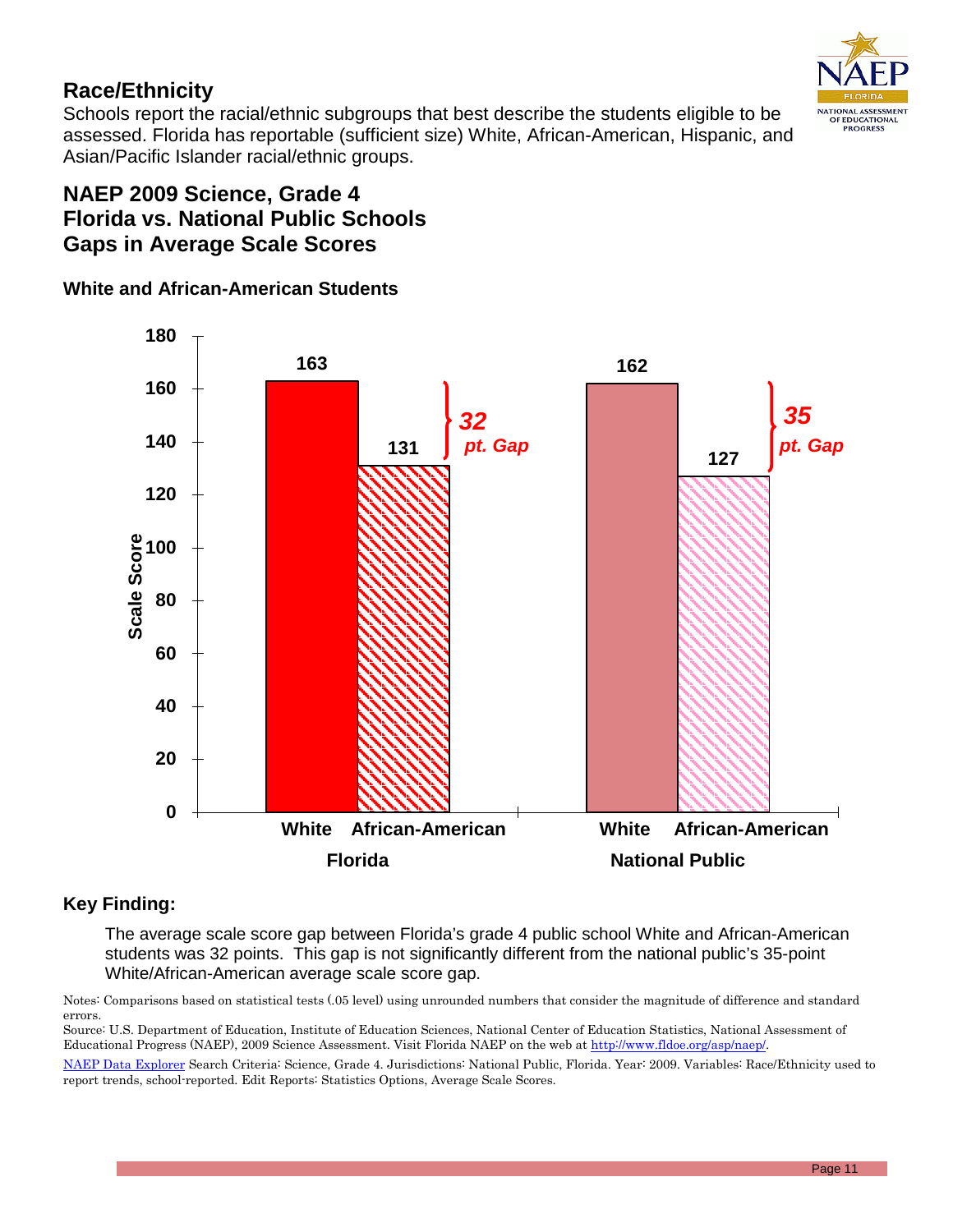### **NAEP 2009 Science, Grade 4 Florida vs. National Public Schools Gaps in Average Scale Scores (continued**



### **White and Hispanic Students**



#### **Key Finding:**

The average scale score gap between Florida's grade 4 public school White and Hispanic students was 19 points. This gap is narrower than the national public's 32-point White/Hispanic average scale score gap.

Notes: Comparisons based on statistical tests (.05 level) using unrounded numbers that consider the magnitude of difference and standard errors.

Source: U.S. Department of Education, Institute of Education Sciences, National Center of Education Statistics, National Assessment of Educational Progress (NAEP), 2009 Science Assessment. Visit Florida NAEP on the web a[t http://www.fldoe.org/asp/naep/.](http://www.fldoe.org/asp/naep/)

[NAEP Data Explorer](http://nces.ed.gov/nationsreportcard/naepdata/) Search Criteria: Science, Grade 4. Jurisdictions: National Public, Florida. Year: 2009. Variables: Race/Ethnicity used to report trends, school-reported. Edit Reports: Statistics Options, Average Scale Scores.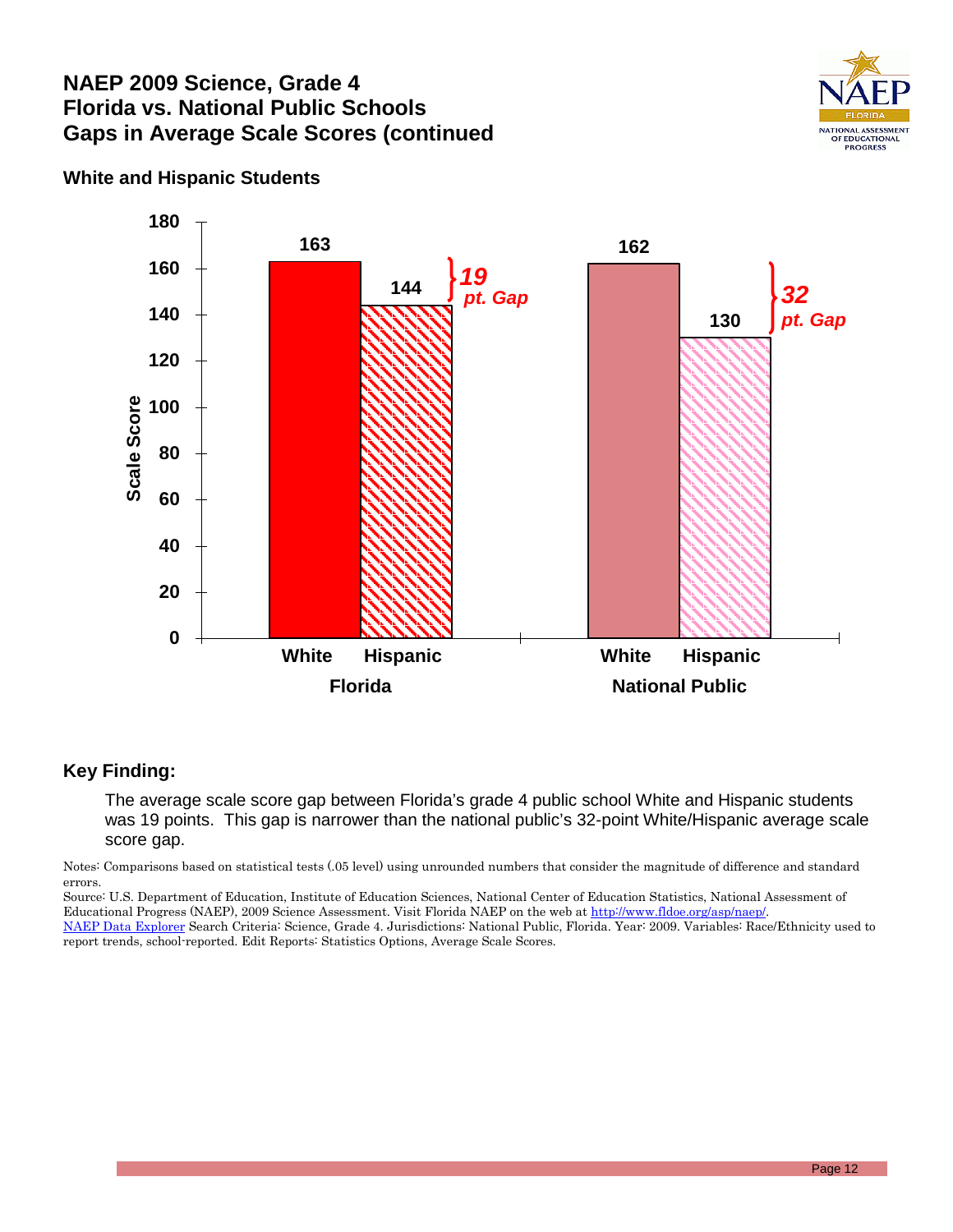

### **NAEP 2009 Science, Grade 4 Cross-State Comparison of Average Scale Scores White Students**

Scale scores range from 0 to 300 and serve as the basis for achievement levels. NAEP 2009 Science Cut Scores: *Basic* 131 to 166; *Proficient* 167 to 223; *Advanced* 224 to 300; scores below 131 are classified as below *Basic*.



Florida's grade 4 public school White students' NAEP 2009 Science average scale score of **163** compares to the nation and the other states as follows:

- **The following 12 states had significantly lower average scale scores than Florida:** Alabama, Arizona, Arkansas, Idaho, Indiana, Mississippi, Nevada, Oklahoma, Oregon, Tennessee, West Virginia, and Wyoming.
- **The following 30 states and the national public had average scale scores that were not significantly different from Florida's**: California, Colorado, Delaware, Georgia, Hawaii, Illinois, Iowa, Kentucky, Louisiana, Maine, Maryland, Michigan, Minnesota, Missouri, Montana, New Hampshire, New Jersey, New Mexico, New York, North Carolina, North Dakota, Ohio, Pennsylvania, Rhode Island, South Carolina, South Dakota, Texas, Utah, Washington, and Wisconsin.
- **The following 3 states had significantly higher average scale scores than Florida:** Connecticut, Massachusetts, and Virginia.

Note: Comparisons based on statistical tests (.05 level) using unrounded numbers that consider the magnitude of difference and standard errors.

Source: U.S. Department of Education, Institute of Education Sciences, National Center of Education Statistics, National Assessment of Educational Progress (NAEP), 2009 Science Assessment. Visit Florida NAEP on the web at [http://www.fldoe.org/asp/naep/.](http://www.fldoe.org/asp/naep/) [NAEP Data](http://nces.ed.gov/nationsreportcard/naepdata/)  [Explorer](http://nces.ed.gov/nationsreportcard/naepdata/) Search Criteria: Science, Grade 4. Jurisdictions: National Public, All States. Year: 2009. Variables: Race/Ethnicity used to report trends, school-related. Edit Reports: Statistics Options, Average Scale Scores.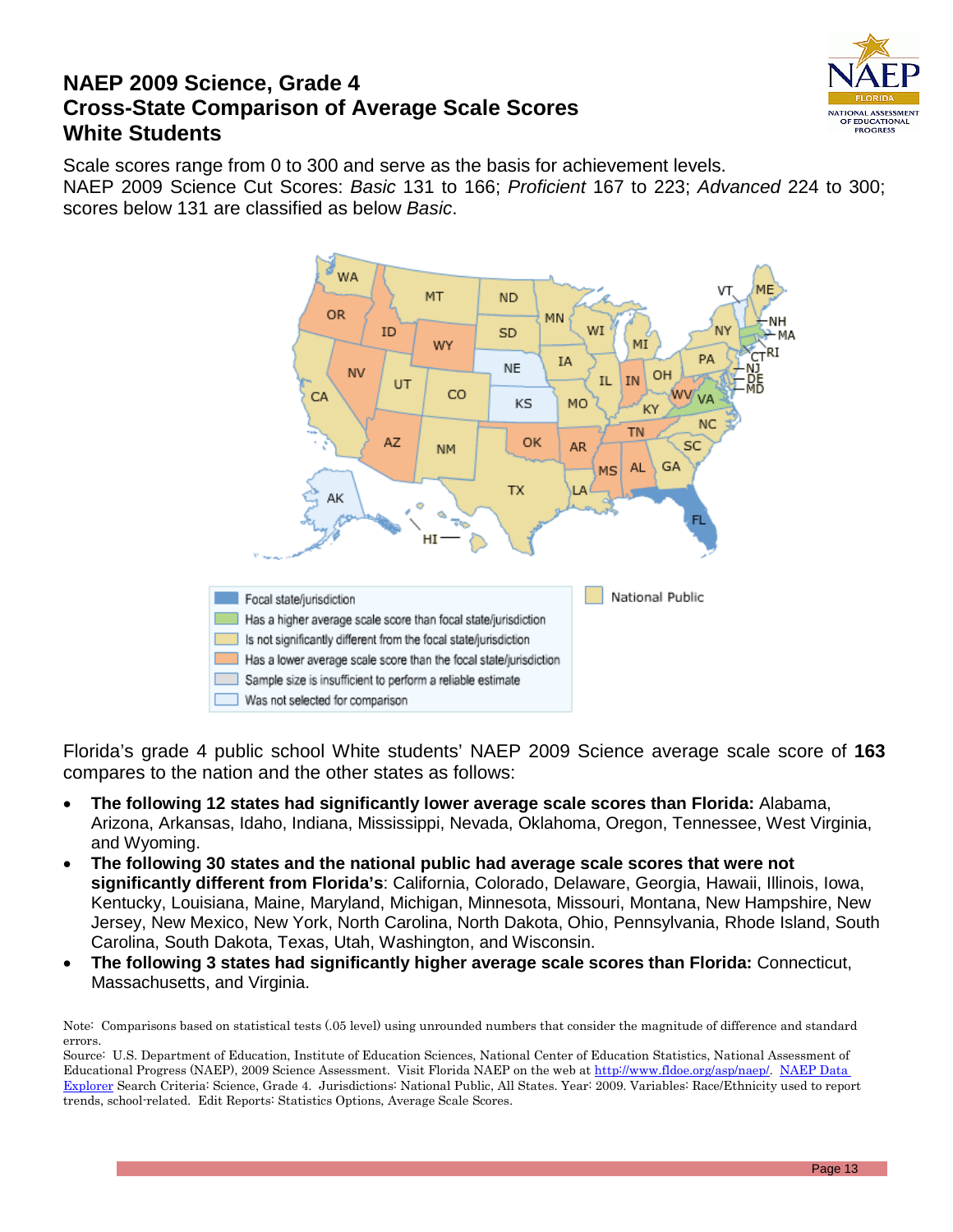

### **NAEP 2009 Science, Grade 4 Cross-State Comparison of Average Scale Scores African-American Students**

Scale scores range from 0 to 300 and serve as the basis for achievement levels. NAEP 2009 Science Cut Scores: *Basic* 131 to 166; *Proficient* 167 to 223; *Advanced* 224 to 300; scores below 131 are classified as below *Basic*.



Florida's grade 4 public school African-American students' NAEP 2009 Science average scale score of **131** compares to the nation and the other states as follows:

- **The following 13 states and the national public had significantly lower average scale scores than Florida:** Alabama, Arkansas, California, Illinois, Louisiana, Michigan, Mississippi, Nevada, North Carolina, Oklahoma, Pennsylvania, Tennessee, and Wisconsin.
- **The following 22 states had average scale scores that were not significantly different from Florida's:** Arizona, Colorado, Connecticut, Delaware, Georgia, Hawaii, Indiana, Iowa, Kentucky, Maine, Maryland, Minnesota, Missouri, New Jersey, New Mexico, New York, Ohio, Oregon, Rhode Island, South Carolina, Washington, and West Virginia.
- **The following 3 states had significantly higher average scale scores than Florida:** Massachusetts, Texas, and Virginia.

The sample size in the following 7 states was not large enough to permit a reliable estimate: Idaho, Montana, New Hampshire, North Dakota, South Dakota, Utah, and Wyoming.

Note: Comparisons based on statistical tests (.05 level) using unrounded numbers that consider the magnitude of difference and standard errors.

Source: U.S. Department of Education, Institute of Education Sciences, National Center of Education Statistics, National Assessment of Educational Progress (NAEP), 2009 Science Assessment. Visit Florida NAEP on the web at [http://www.fldoe.org/asp/naep/.](http://www.fldoe.org/asp/naep/) [NAEP Data](http://nces.ed.gov/nationsreportcard/naepdata/)  [Explorer](http://nces.ed.gov/nationsreportcard/naepdata/) Search Criteria: Science, Grade 4. Jurisdictions: National Public, All States. Year: 2009. Variables: Race/Ethnicity used to report trends, school-related. Edit Reports: Statistics Options, Average Scale Scores.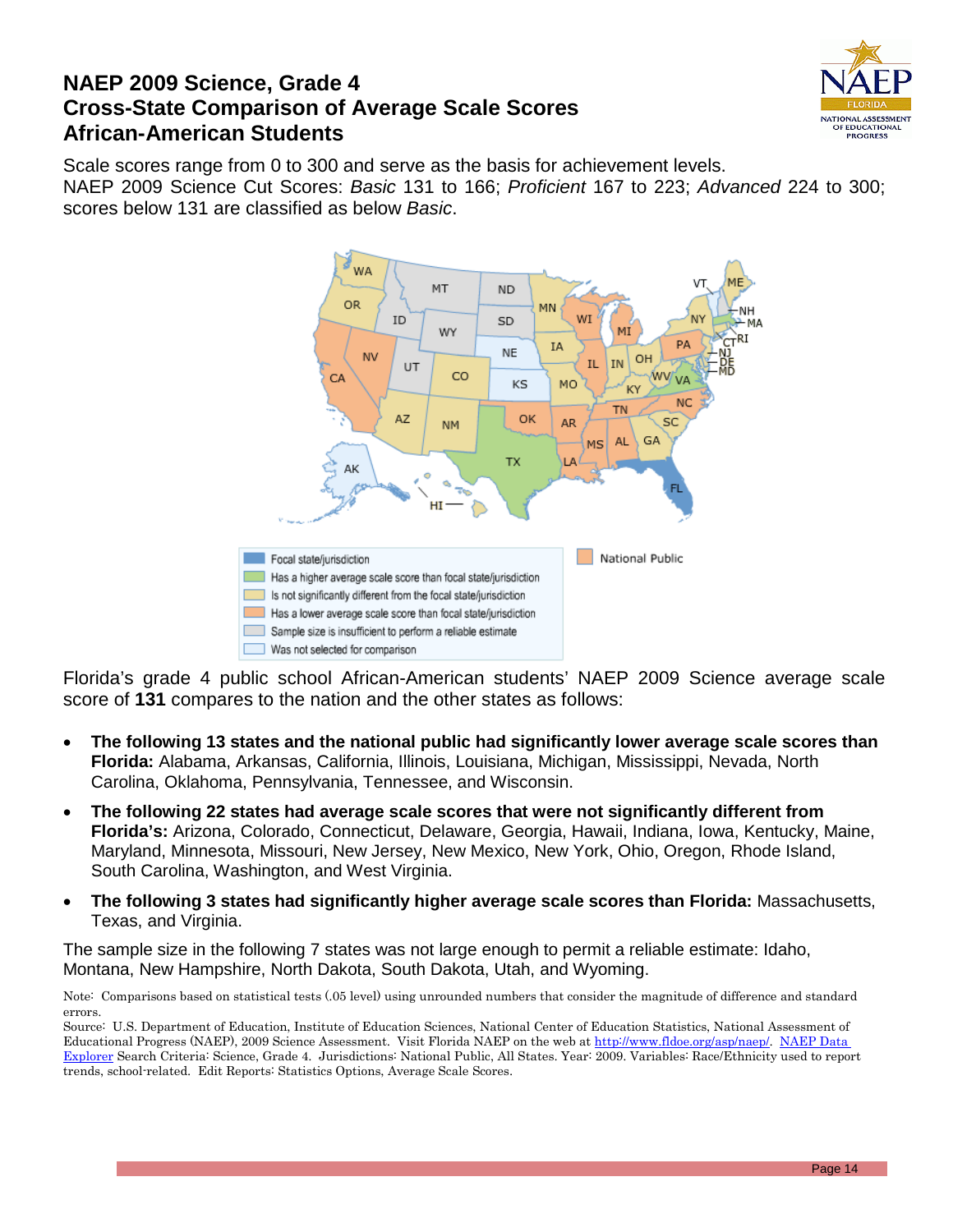

### **NAEP 2009 Science, Grade 4 Cross-State Comparison of Average Scale Scores Hispanic Students**

Scale scores range from 0 to 300 and serve as the basis for achievement levels. NAEP 2009 Science Cut Scores: *Basic* 131 to 166; *Proficient* 167 to 223; *Advanced* 224 to 300; scores below 131 are classified as below *Basic*.



Florida's grade 4 public school Hispanic students' NAEP 2009 Science average scale score of **144** compares to the nation and the other states as follows:

- **The following 25 states and the national public had significantly lower average scale scores than Florida:** Alabama, Arizona, California, Colorado, Connecticut, Georgia, Idaho, Illinois, Iowa, Massachusetts, Minnesota, Nevada, New Jersey, New Mexico, New York, North Carolina, Oklahoma, Oregon, Pennsylvania, Rhode Island, Tennessee, Texas, Utah, Washington, and Wisconsin.
- **The following 16 states had average scale scores that were not significantly different from Florida's:** Arkansas, Delaware, Hawaii, Indiana, Kentucky, Louisiana, Maryland, Michigan, Mississippi, Missouri, Montana, New Hampshire, Ohio, South Carolina, South Dakota, and Wyoming.
- **The following state had a significantly higher average scale score than Florida:** Virginia.

The sample size in the following 3 states was not large enough to permit a reliable estimate: Maine, North Dakota, and West Virginia.

Note: Comparisons based on statistical tests (.05 level) using unrounded numbers that consider the magnitude of difference and standard errors.

Source: U.S. Department of Education, Institute of Education Sciences, National Center of Education Statistics, National Assessment of Educational Progress (NAEP), 2009 Science Assessment. Visit Florida NAEP on the web at [http://www.fldoe.org/asp/naep/.](http://www.fldoe.org/asp/naep/) NAEP Data [Explorer](http://nces.ed.gov/nationsreportcard/naepdata/) Search Criteria: Science, Grade 4. Jurisdictions: National Public, All States. Year: 2009. Variables: Race/Ethnicity used to report trends, school-related. Edit Reports: Statistics Options, Average Scale Scores.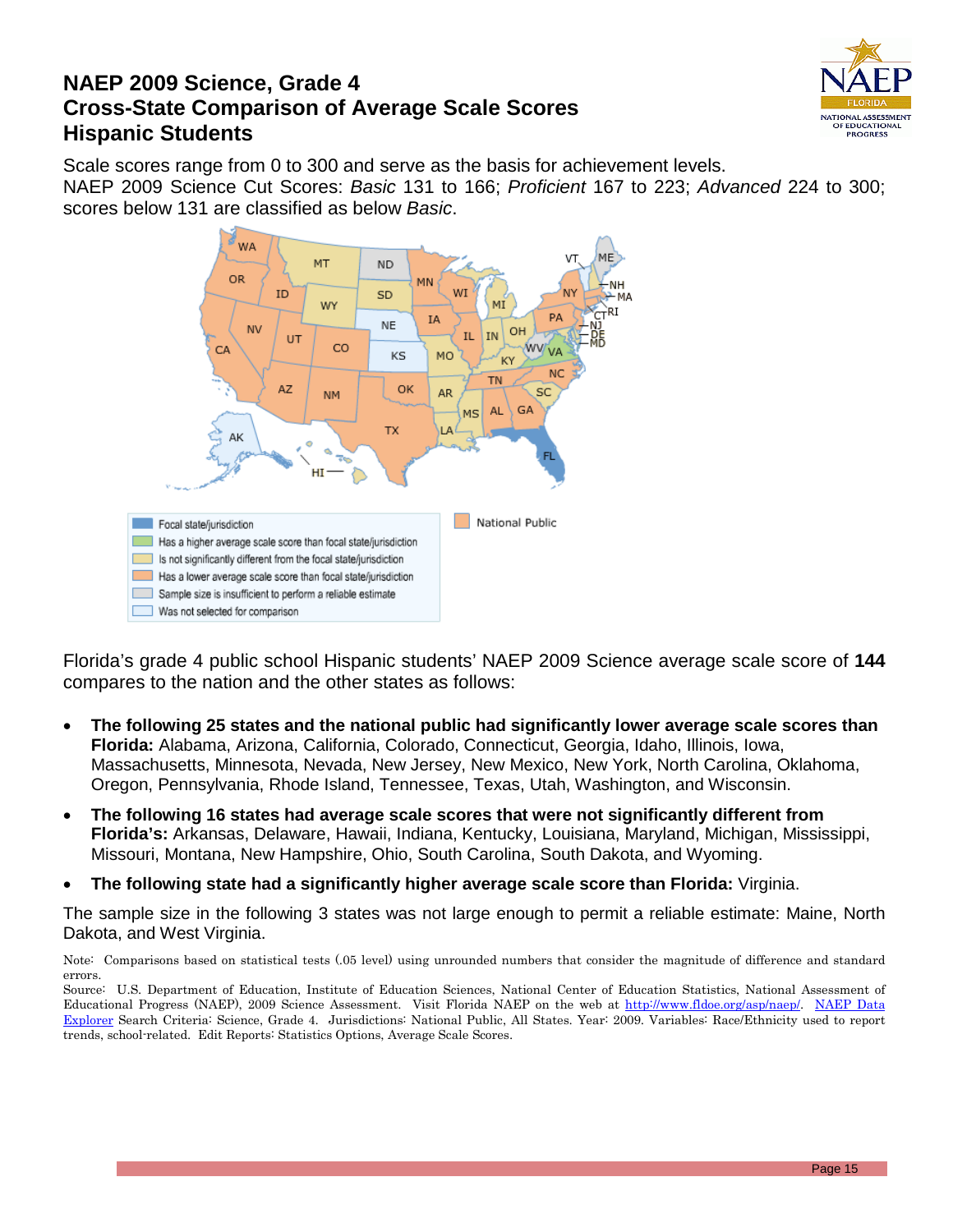# **NAEP 2009 Science, Grade 4 Florida vs. National Public Schools Gaps in Achievement-Level Scores – at or above** *Basic*





### **White and African-American Students**

#### **Key Finding:**

The gap between the percent of Florida's grade 4 public school White and African-American students performing at or above *Basic* was 37 percentage points. This gap is not significantly different from the national public school's White/African-American gap of 40 percentage points.

Notes: Comparisons based on statistical tests (.05 level) using unrounded numbers that consider the magnitude of difference and standard errors.

Source: U.S. Department of Education, Institute of Education Sciences, National Center of Education Statistics, National Assessment of Educational Progress (NAEP), 2009 Science Assessment. Visit Florida NAEP on the web a[t http://www.fldoe.org/asp/naep/.](http://www.fldoe.org/asp/naep/)

[NAEP Data Explorer](http://nces.ed.gov/nationsreportcard/naepdata/) Search Criteria: Science, Grade 4. Jurisdictions: National Public, Florida. Year: 2009. Variables: Race/Ethnicity used to report trends, school-reported. Edit Reports: Statistics Options, Achievement Levels, Cumulative.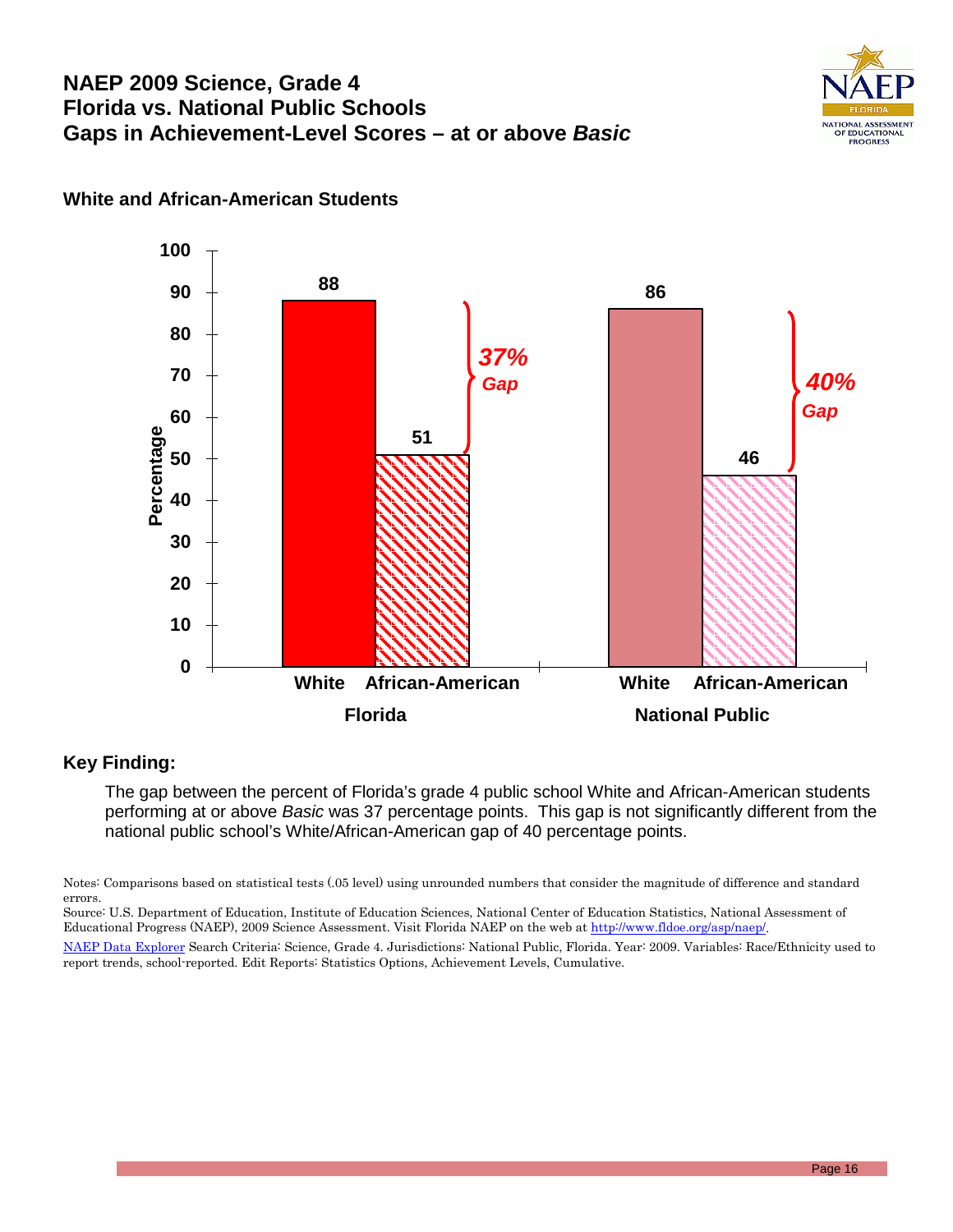### **NAEP 2009 Science, Grade 4 Florida vs. National Public Schools Gaps in Achievement-Level Scores – at or above** *Proficient*



#### **White and African-American Students**



#### **Key Finding:**

The gap between the percent of Florida's grade 4 public school White and African-American students performing at or above *Proficient* was 36 percentage points, which is the same as the national public school's White/African-American gap of 36 percentage points.

Source: U.S. Department of Education, Institute of Education Sciences, National Center of Education Statistics, National Assessment of Educational Progress (NAEP), 2009 Science Assessment. Visit Florida NAEP on the web a[t http://www.fldoe.org/asp/naep/.](http://www.fldoe.org/asp/naep/)

[NAEP Data Explorer](http://nces.ed.gov/nationsreportcard/naepdata/) Search Criteria: Science, Grade 4. Jurisdictions: National Public, Florida. Year: 2009. Variables: Race/Ethnicity used to report trends, school-reported. Edit Reports: Statistics Options, Achievement Levels, Cumulative.

Notes: Comparisons based on statistical tests (.05 level) using unrounded numbers that consider the magnitude of difference and standard errors.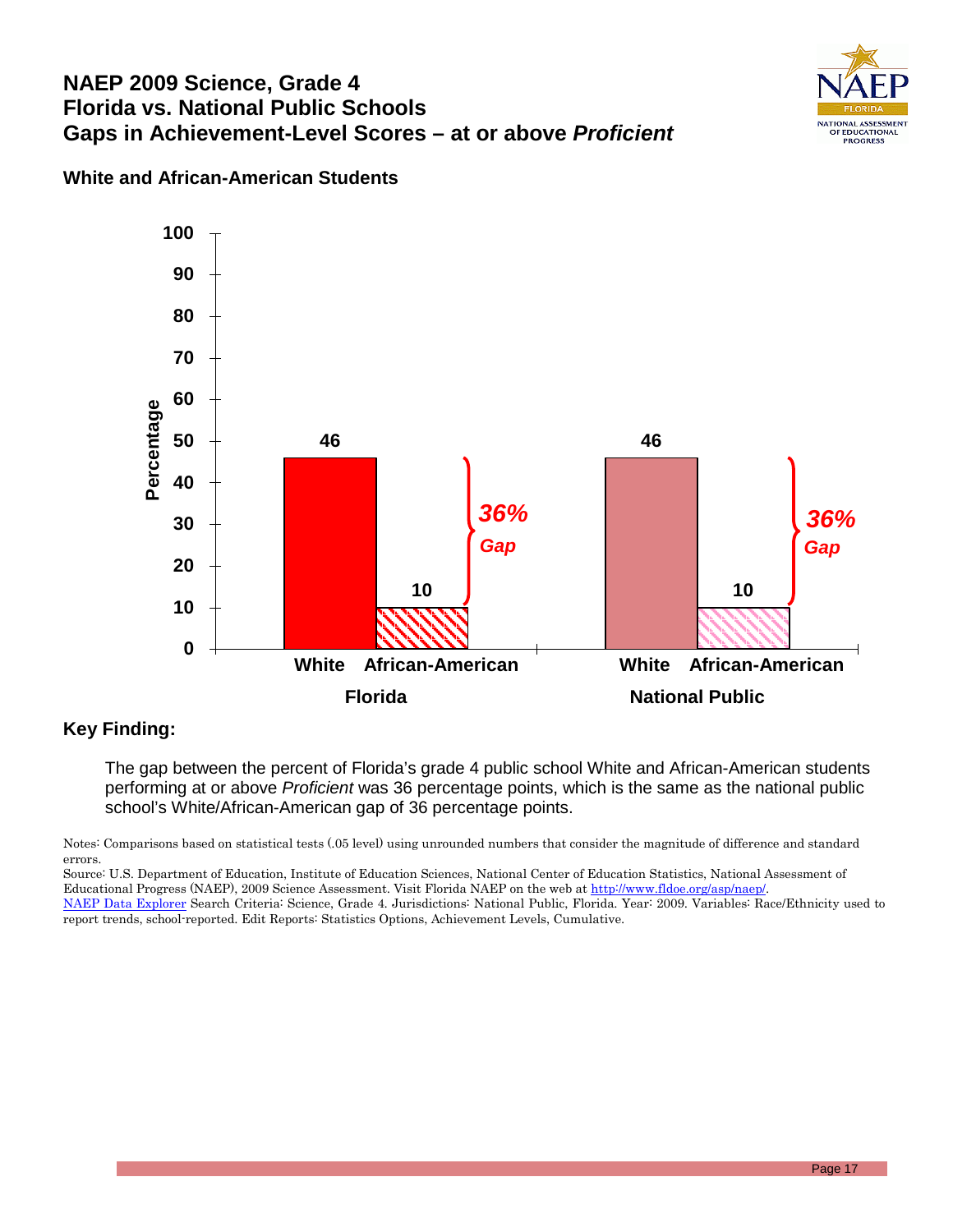### **NAEP 2009 Science, Grade 4 Florida vs. National Public Schools Gaps in Achievement-Level Scores – at or above** *Basic*



#### **White and Hispanic Students**



#### **Key Finding:**

The gap between the percent of Florida's grade 4 public school White and Hispanic students performing at or above *Basic* was 18 percentage points. This gap is significantly narrower than the national public school's White/Hispanic gap of 34 percentage points.

Notes: Comparisons based on statistical tests (.05 level) using unrounded numbers that consider the magnitude of difference and standard errors.

- Source: U.S. Department of Education, Institute of Education Sciences, National Center of Education Statistics, National Assessment of Educational Progress (NAEP), 2009 Science Assessment. Visit Florida NAEP on the web a[t http://www.fldoe.org/asp/naep/.](http://www.fldoe.org/asp/naep/)
- [NAEP Data Explorer](http://nces.ed.gov/nationsreportcard/naepdata/) Search Criteria: Science, Grade 4. Jurisdictions: National Public, Florida. Year: 2009. Variables: Race/Ethnicity used to report trends, school-reported. Edit Reports: Statistics Options, Achievement Levels, Cumulative.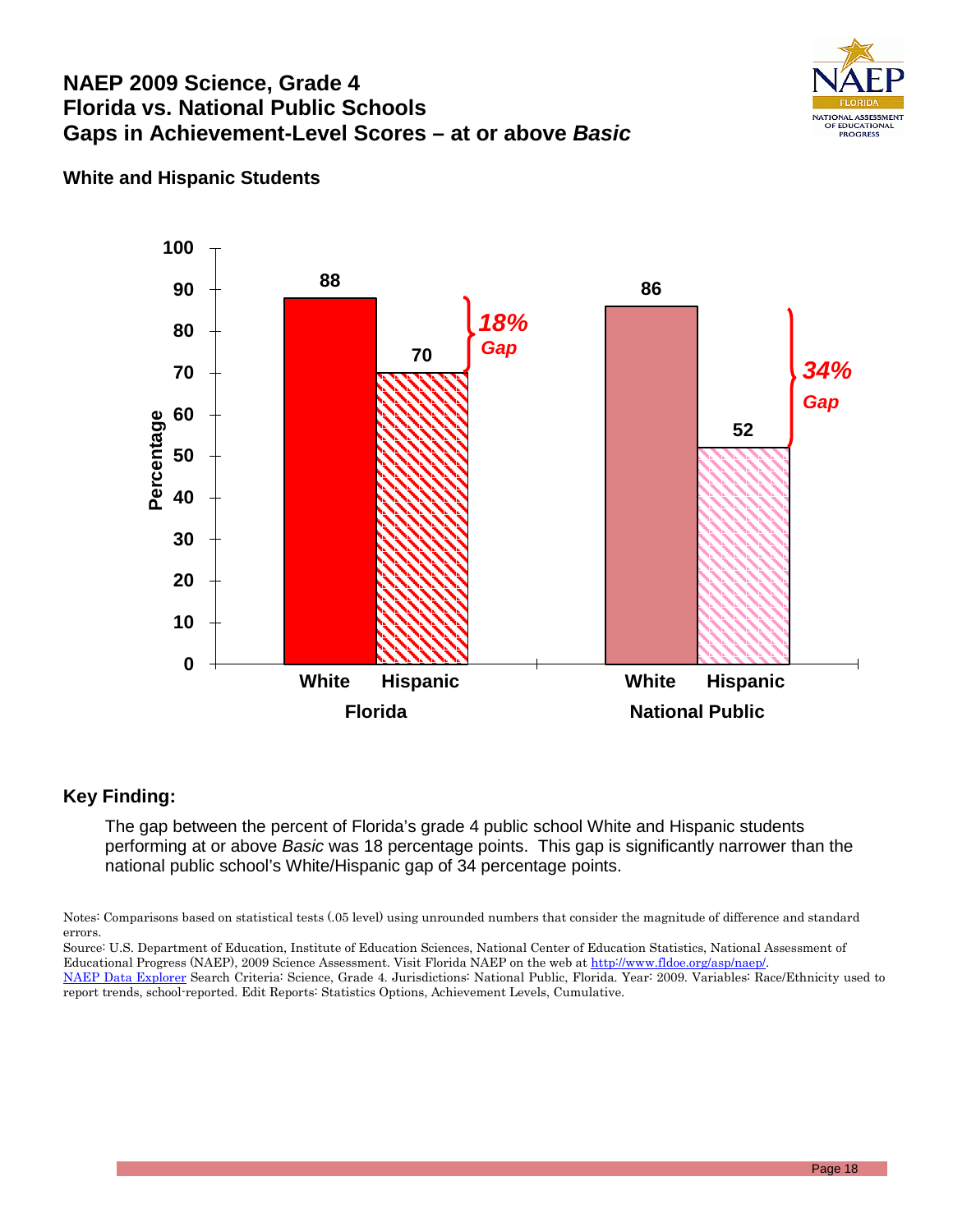### **NAEP 2009 Science, Grade 4 Florida vs. National Public Schools Gaps in Achievement-Level Scores – at or above** *Proficient*



### **White and Hispanic Students**



#### **Key Finding:**

The gap between the percent of Florida's grade 4 public school White and Hispanic students performing at or above *Proficient* was 23 percentage points. The national public school's White/Hispanic gap of 33 percentage points is larger than Florida's White/Hispanic achievement gap.

Notes: Comparisons based on statistical tests (.05 level) using unrounded numbers that consider the magnitude of difference and standard errors.

Source: U.S. Department of Education, Institute of Education Sciences, National Center of Education Statistics, National Assessment of Educational Progress (NAEP), 2009 Science Assessment. Visit Florida NAEP on the web a[t http://www.fldoe.org/asp/naep/.](http://www.fldoe.org/asp/naep/) [NAEP Data Explorer](http://nces.ed.gov/nationsreportcard/naepdata/) Search Criteria: Science, Grade 4. Jurisdictions: National Public, Florida. Year: 2009. Variables: Race/Ethnicity used to report trends, school-reported. Edit Reports: Statistics Options, Achievement Levels, Cumulative.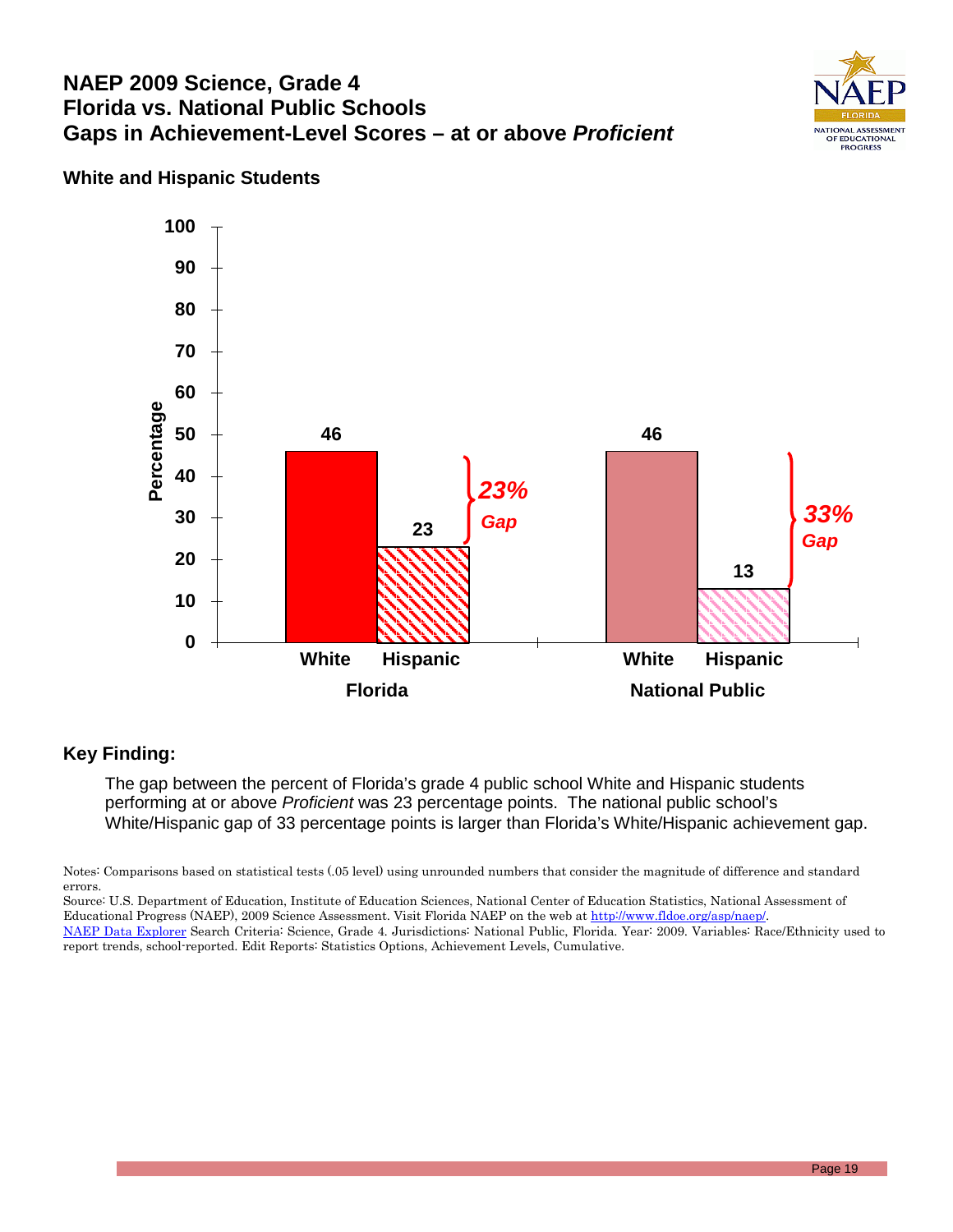# **National School Lunch Program (NSLP) Eligibility**

NATIONAL ASSESSMENT OF EDUCATIONAL PROGRESS

NAEP collects data on eligibility for the NSLP, which provides free or reduced-price school lunches. Results for this subgroup of students are included as an indicator of socioeconomic status (SES).

# **NAEP 2009 Science, Grade 4 Florida vs. National Public Schools Gaps in Average Scale Scores**

### **Eligible/Not Eligible for the NSLP**



### **Key Finding:**

The average scale score gap between Florida's grade 4 public school students eligible and not eligible for the NSLP was 21 points. This gap is narrower than the national public school's 29-point gap between students eligible and not eligible for the NSLP.

Notes: Comparisons based on statistical tests (.05 level) using unrounded numbers that consider the magnitude of difference and standard errors.

Source: U.S. Department of Education, Institute of Education Sciences, National Center of Education Statistics, National Assessment of Educational Progress (NAEP), 2009 Science Assessment. Visit Florida NAEP on the web a[t http://www.fldoe.org/asp/naep/.](http://www.fldoe.org/asp/naep/) [NAEP Data Explorer](http://nces.ed.gov/nationsreportcard/naepdata/) Search Criteria: Science, Grade 4. Jurisdictions: National Public, Florida. Year: 2009. Variables: NSLP=National School Lunch Program (used as an indicator of socioeconomic standing). Edit Reports: Statistics Options, Average Scale Scores.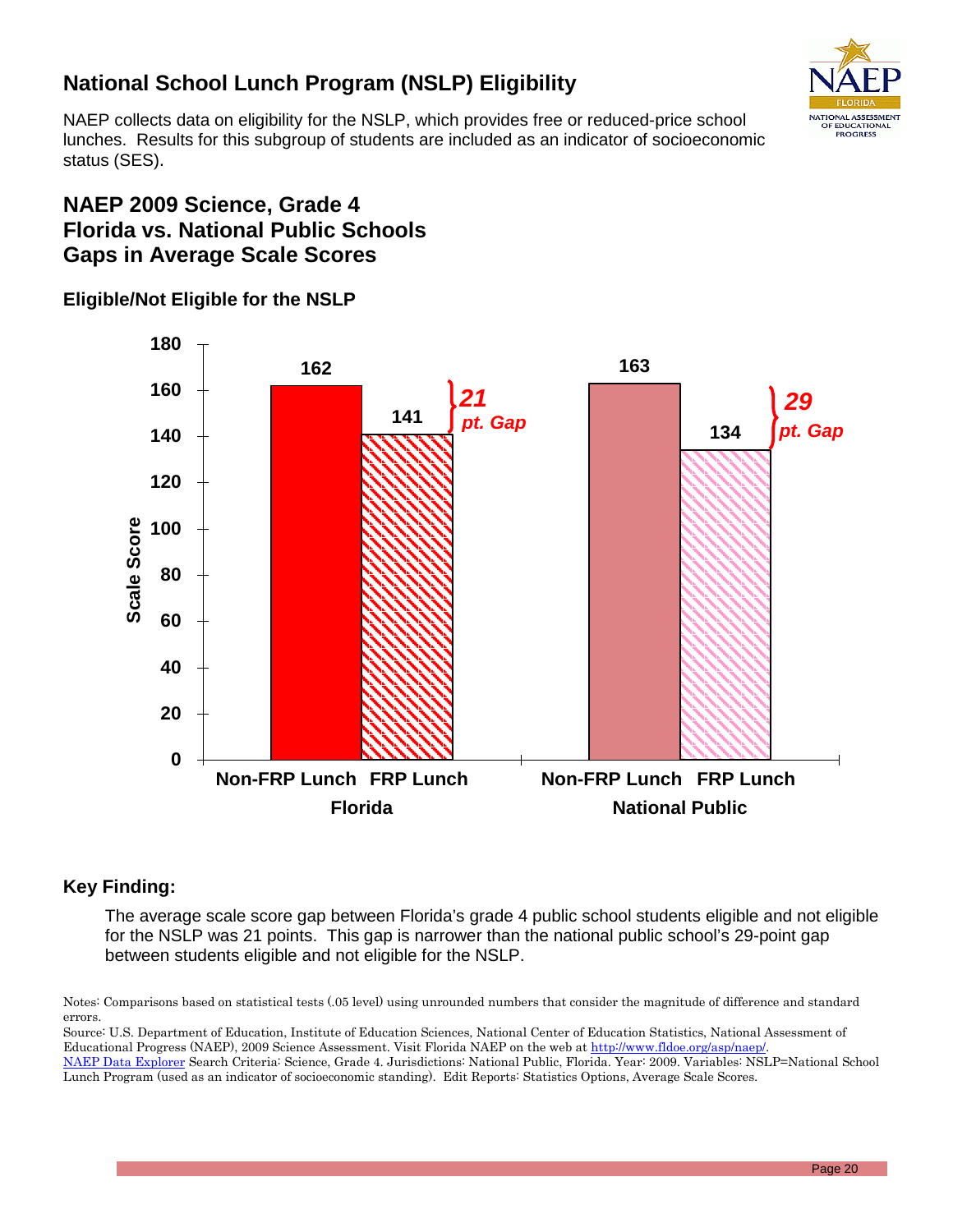### **NAEP 2009 Science, Grade 4 Cross-State Comparison of Average Scale Scores National School Lunch Program (NSLP) Eligibility**



Scale scores range from 0 to 300 and serve as the basis for achievement levels. NAEP 2009 Science Cut Scores: *Basic* 131 to 166; *Proficient* 167 to 223; *Advanced* 224 to 300; scores below 131 are classified as below *Basic*.



The NAEP 2009 Science average scale score of **141** of Florida's grade 4 public school students eligible for the National School Lunch Program (NSLP) compares to the nation and the other states as follows:

- **The following 26 states and the national public had significantly lower average scale scores than Florida:** Alabama, Arizona, Arkansas, California, Colorado, Connecticut, Delaware, Georgia, Hawaii, Illinois, Louisiana, Maryland, Michigan, Mississippi, Nevada, New Jersey, New Mexico, New York, North Carolina, Oregon, Pennsylvania, Rhode Island, South Carolina, Tennessee, Texas, and Washington.
- **The following 12 states had average scale scores that were not significantly different from Florida's:** Indiana, Iowa, Massachusetts, Minnesota, Missouri, Ohio, Oklahoma, South Dakota, Utah, Virginia, West Virginia, and Wisconsin.
- **The following 7 states had significantly higher average scale scores than Florida:** Idaho, Kentucky, Maine, Montana, New Hampshire, North Dakota, and Wyoming.

Notes: Comparisons based on statistical tests (.05 level) using unrounded numbers that consider the magnitude of difference and standard errors.

Source: U.S. Department of Education, Institute of Education Sciences, National Center of Education Statistics, National Assessment of Educational Progress (NAEP), 2009 Science Assessment. Visit Florida NAEP on the web at http://www.fldoe.org/asp/naep. [NAEP Data Explorer](http://nces.ed.gov/nationsreportcard/naepdata/) Search Criteria: Science, Grade 4. Jurisdictions: National Public, Florida. Year: 2009. Variables: NSLP=National School Lunch Program (used as an indicator of socioeconomic standing). Edit Reports: Statistics Options, Average Scale Scores.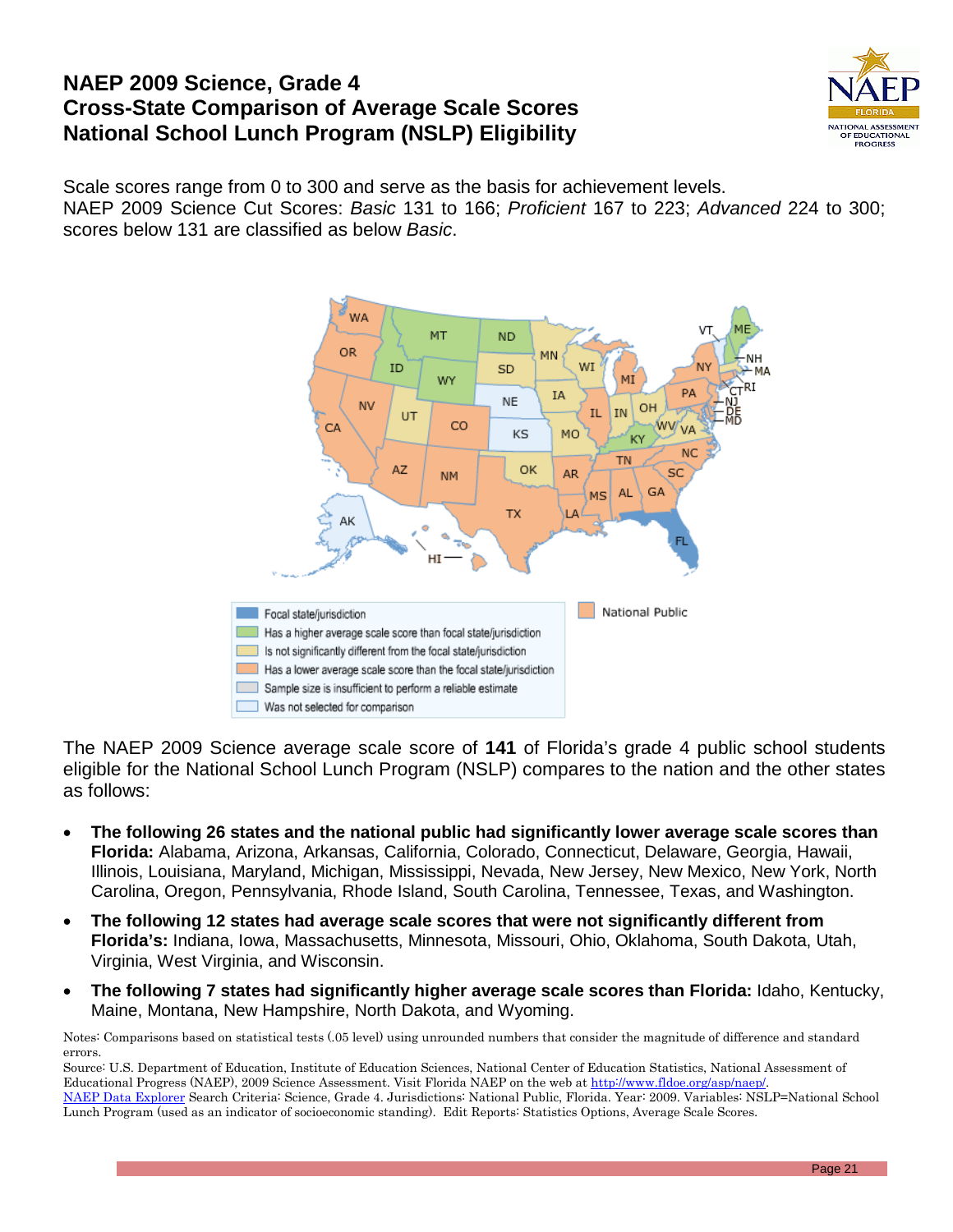



# **National School Lunch Program (NSLP) Eligibility**

#### **Key Finding:**

The gap between the percent of Florida's grade 4 public school students eligible and not eligible for the NSLP performing at or above *Basic* was 20 percentage points. This gap is narrower than the national public school's 30 percentage point gap between students eligible and not eligible for the NSLP scoring at or above *Basic*.

Notes: Comparisons based on statistical tests (.05 level) using unrounded numbers that consider the magnitude of difference and standard errors.

Source: U.S. Department of Education, Institute of Education Sciences, National Center of Education Statistics, National Assessment of Educational Progress (NAEP), 2009 Science Assessment. Visit Florida NAEP on the web at http://www.fldoe.org/asp/naep [NAEP Data Explorer](http://nces.ed.gov/nationsreportcard/naepdata/) Search Criteria: Science, Grade 4. Jurisdictions: National Public, Florida. Year: 2009. Variables: NSLP=National School

Lunch Program (used as an indicator of socioeconomic standing). Edit Reports: Statistics Options, Achievement Levels, Cumulative.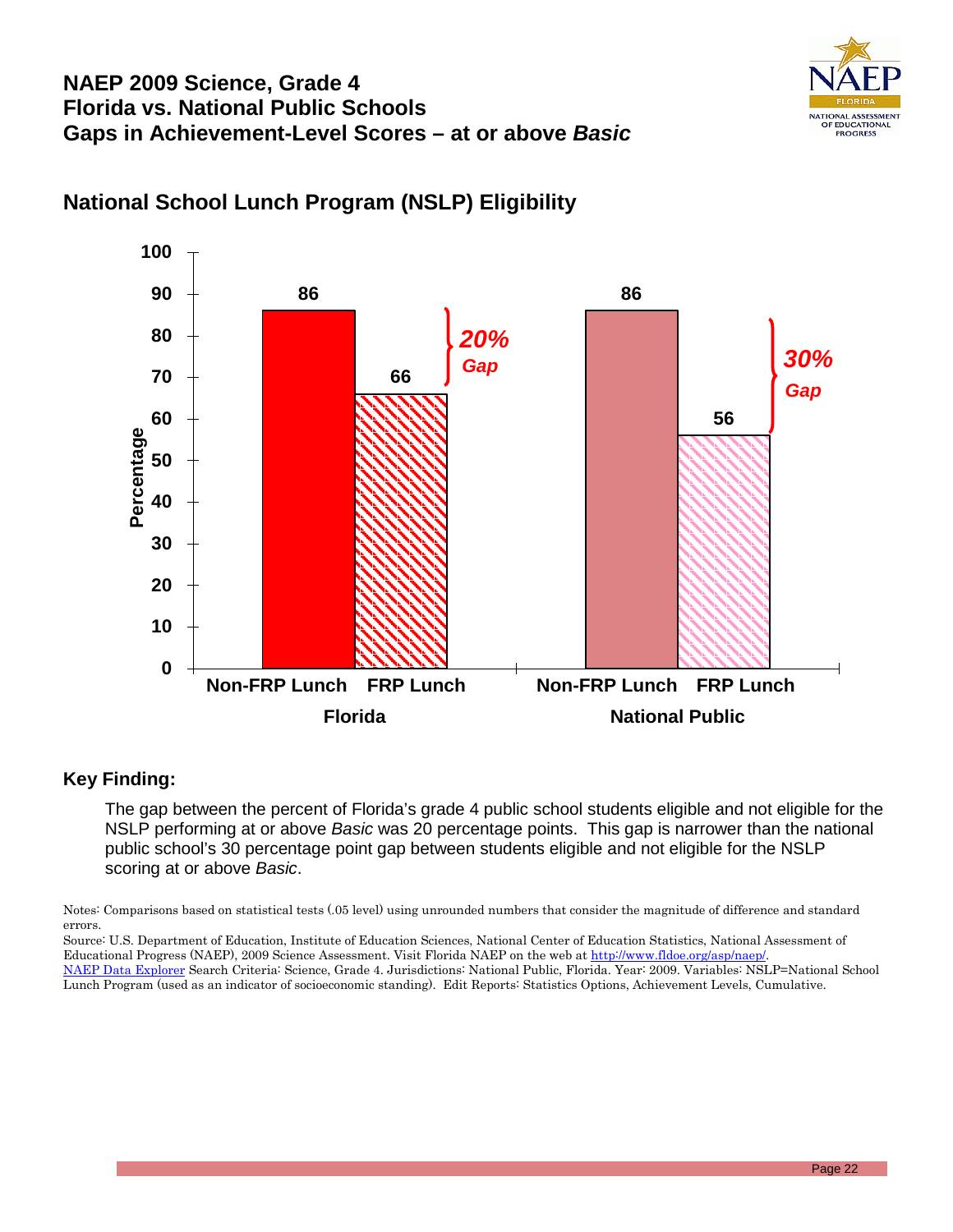# **NAEP 2009 Science, Grade 4 Florida vs. National Public Schools Gaps in Achievement-Level Scores – at or above** *Proficient*



# **National School Lunch Program (NSLP) Eligibility**



#### **Key Finding:**

The gap between the percent of Florida's grade 4 public school students eligible and not eligible for the NSLP performing at or above *Proficient* was 27 percentage points. This gap is not significantly different from that of the national public school's gap of 32 percentage points.

Notes: Comparisons based on statistical tests (.05 level) using unrounded numbers that consider the magnitude of difference and standard errors.

Source: U.S. Department of Education, Institute of Education Sciences, National Center of Education Statistics, National Assessment of Educational Progress (NAEP), 2009 Science Assessment. Visit Florida NAEP on the web a[t http://www.fldoe.org/asp/naep/.](http://www.fldoe.org/asp/naep/) [NAEP Data Explorer](http://nces.ed.gov/nationsreportcard/naepdata/) Search Criteria: Science, Grade 4. Jurisdictions: National Public, Florida. Year: 2009. Variables: NSLP=National School

Lunch Program (used as an indicator of socioeconomic standing). Edit Reports: Statistics Options, Achievement Levels, Cumulative.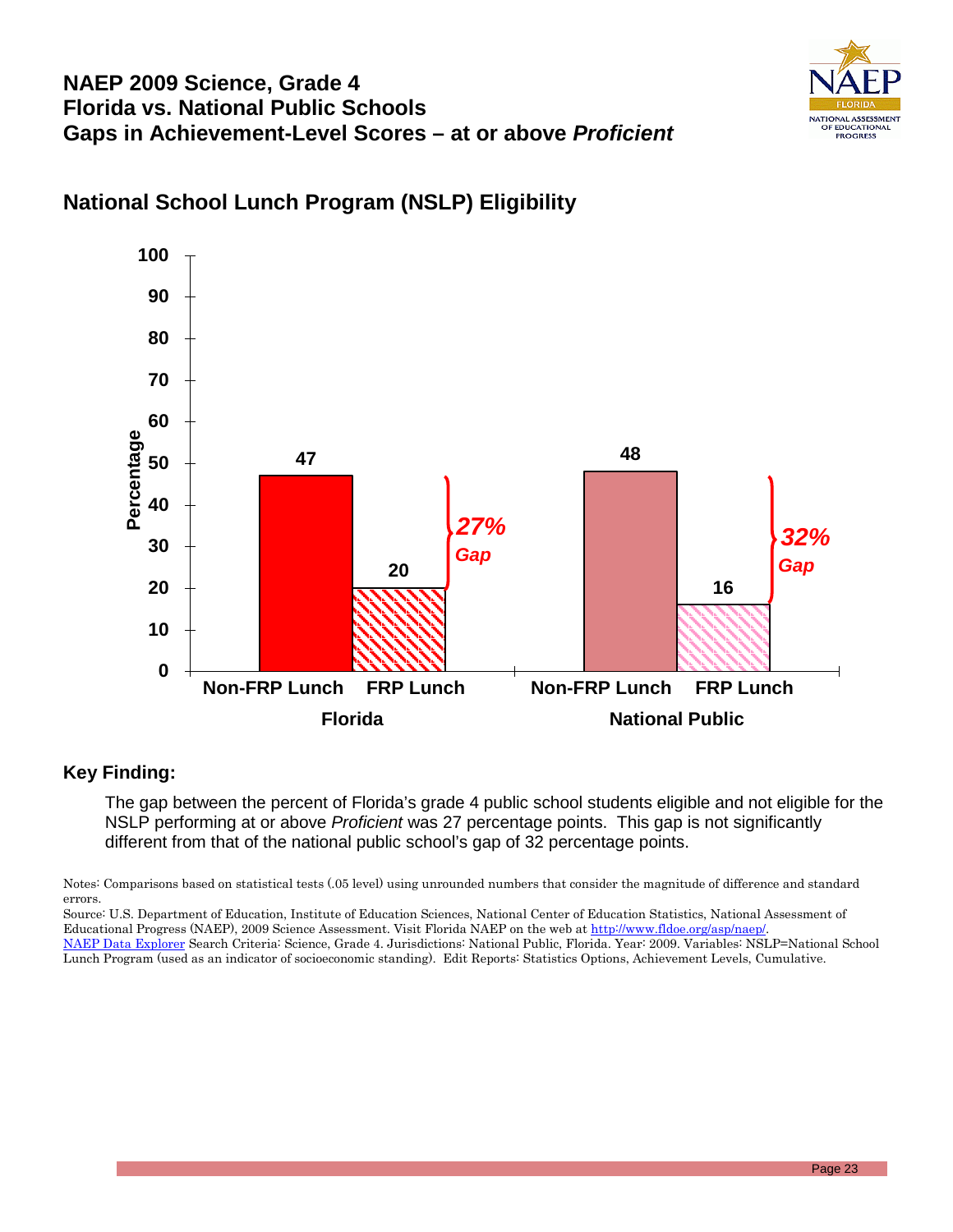# **Students with Disabilities (SD)**



School staff review the Individualized Educational Plans (IEPs) and Section 504 Plans of the SD selected to participate in NAEP to determine if the accommodations they might need are allowed

by NAEP. The NAEP program furnishes tools to assist school personnel in making that decision. Inclusion in NAEP is encouraged if the student participates in the regular state assessment and if the student can participate in NAEP in a meaningful way with the accommodations NAEP allows. Because percentages of SD students excluded from NAEP may vary considerably across states and within a single state across years, comparisons of results across and within states over time should be interpreted with caution.

### **NAEP 2009 Science, Grade 4 Cross-State Comparison of Average Scale Scores Students with Disabilities**



Florida's grade 4 public school students with disabilities' (SD) NAEP 2009 Science average scale score of **137** compares to the nation and the other states as follows:

- **The following 20 states and the national public had lower average scale scores than Florida:**  Alabama, Arizona, Arkansas, California, Delaware, Georgia, Hawaii, Illinois, Iowa, Louisiana, Mississippi, Nevada, New Mexico, New York, North Carolina, Oklahoma, Rhode Island, South Carolina, Tennessee, and Washington.
- **The following 23 states had average scale scores that were not significantly different from Florida's:** Colorado, Connecticut, Idaho, Indiana, Kentucky, Maryland, Massachusetts, Michigan, Minnesota, Missouri, Montana, New Hampshire, New Jersey, Ohio, Oregon, Pennsylvania, South Dakota, Texas, Utah, Virginia, West Virginia, Wisconsin, and Wyoming.
- **The following 2 states had significantly higher average scale scores than Florida:** Maine and North Dakota.

Notes: Comparisons based on statistical tests (.05 level) using unrounded numbers that consider the magnitude of difference and standard errors.

Source: U.S. Department of Education, Institute of Education Sciences, National Center of Education Statistics, National Assessment of Educational Progress (NAEP), 2009 Science Assessment. Visit Florida NAEP on the web a[t http://www.fldoe.org/asp/naep/.](http://www.fldoe.org/asp/naep/) [NAEP Data Explorer](http://nces.ed.gov/nationsreportcard/naepdata/) Search Criteria: Science, Grade 4. Jurisdictions: National Public, Florida. Year: 2009. Variables: SD=Students with Disabilities. Edit Reports: Statistics Options, Average Scale Scores.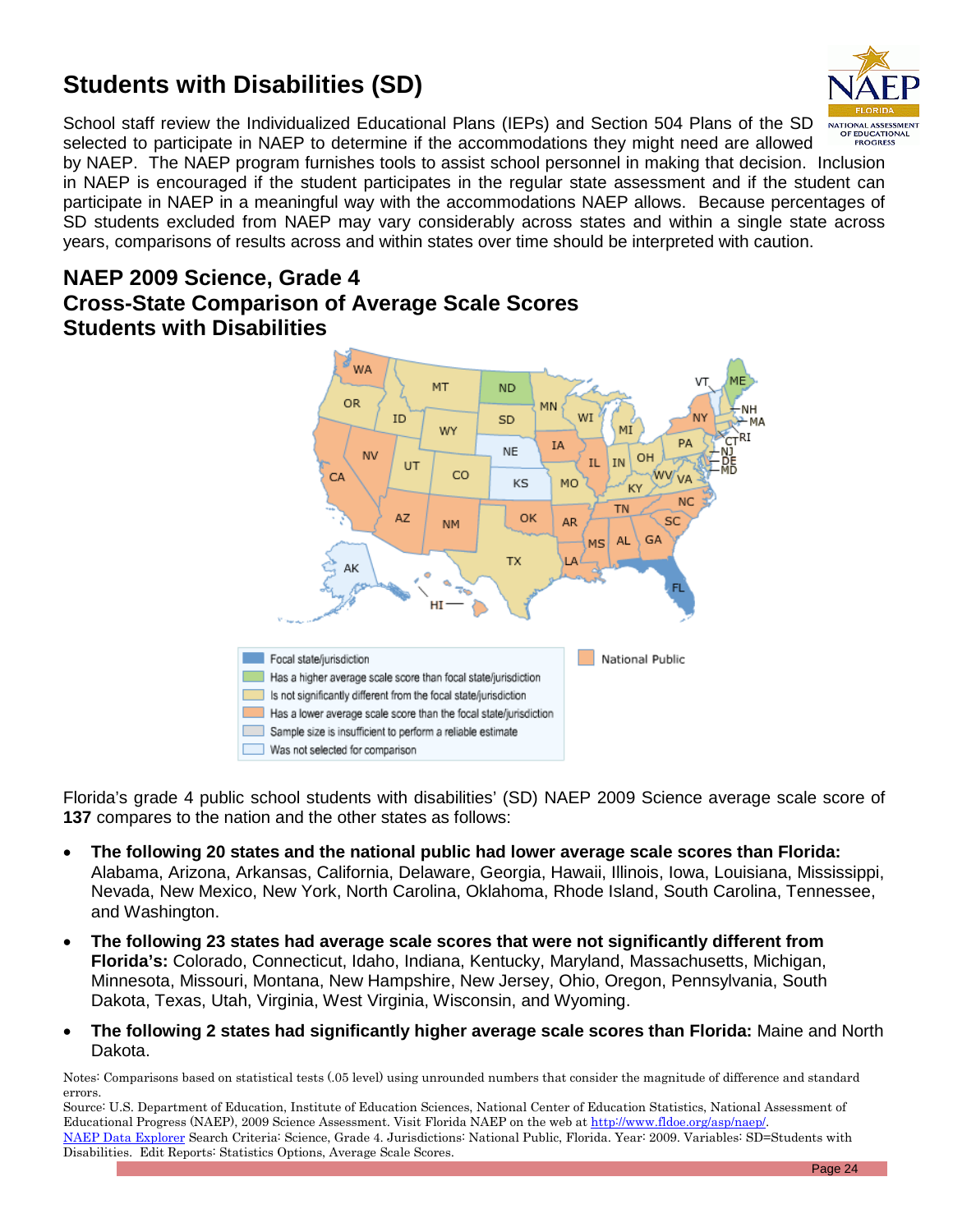



*Sc*hool staff decide whether to include an ELL in a NAEP assessment and which accommodations,

if any, he or she should receive. The NAEP program furnishes tools to assist school personnel in making that decision. Inclusion in NAEP is encouraged if the student participated in the regular state assessment and if the student can participate in NAEP in a meaningful way with the accommodations NAEP allows. Because percentages of students excluded from NAEP may vary considerably across states and within a single state across years, comparisons of results across and within states over time should be interpreted with caution.

### **NAEP 2009 Science, Grade 4 Cross-State Comparison of Average Scale Scores English Language Learners**



Florida's grade 4 public school English language learners (ELL) NAEP 2009 Science average scale score of **122** compares to the nation and the other states as follows:

- **The following 9 states and the national public had lower average scale scores than Florida:**  Arizona, California, Connecticut, Hawaii, Idaho, New Mexico, New York, Rhode Island, and Washington.
- **The following 24 states had average scale scores that were not significantly different from Florida's:** Arkansas, Colorado, Delaware, Georgia, Illinois, Indiana, Iowa, Louisiana, Maryland, Massachusetts, Michigan, Minnesota, Montana, Nevada, New Hampshire, New Jersey, North Carolina, Ohio, Oklahoma, Oregon, Pennsylvania, Tennessee, Texas, and Utah.
- **The following 3 states had significantly higher average scale scores than Florida:** South Carolina, Virginia, and Wisconsin.

The sample size in the following 9 states was not large enough to permit a reliable estimate: Alabama, Kentucky, Maine, Mississippi, Missouri, North Dakota, South Dakota, West Virginia, and Wyoming.

Notes: Comparisons based on statistical tests (.05 level) using unrounded numbers that consider the magnitude of difference and standard errors.

Source: U.S. Department of Education, Institute of Education Sciences, National Center of Education Statistics, National Assessment of Educational Progress (NAEP), 2009 Science Assessment. Visit Florida NAEP on the web a[t http://www.fldoe.org/asp/naep/.](http://www.fldoe.org/asp/naep/) [NAEP Data Explorer](http://nces.ed.gov/nationsreportcard/naepdata/) Search Criteria: Science, Grade 4. Jurisdictions: National Public, Florida. Year: 2009. Variables: ELL=English language learners. Edit Reports: Statistics Options, Average Scale Scores.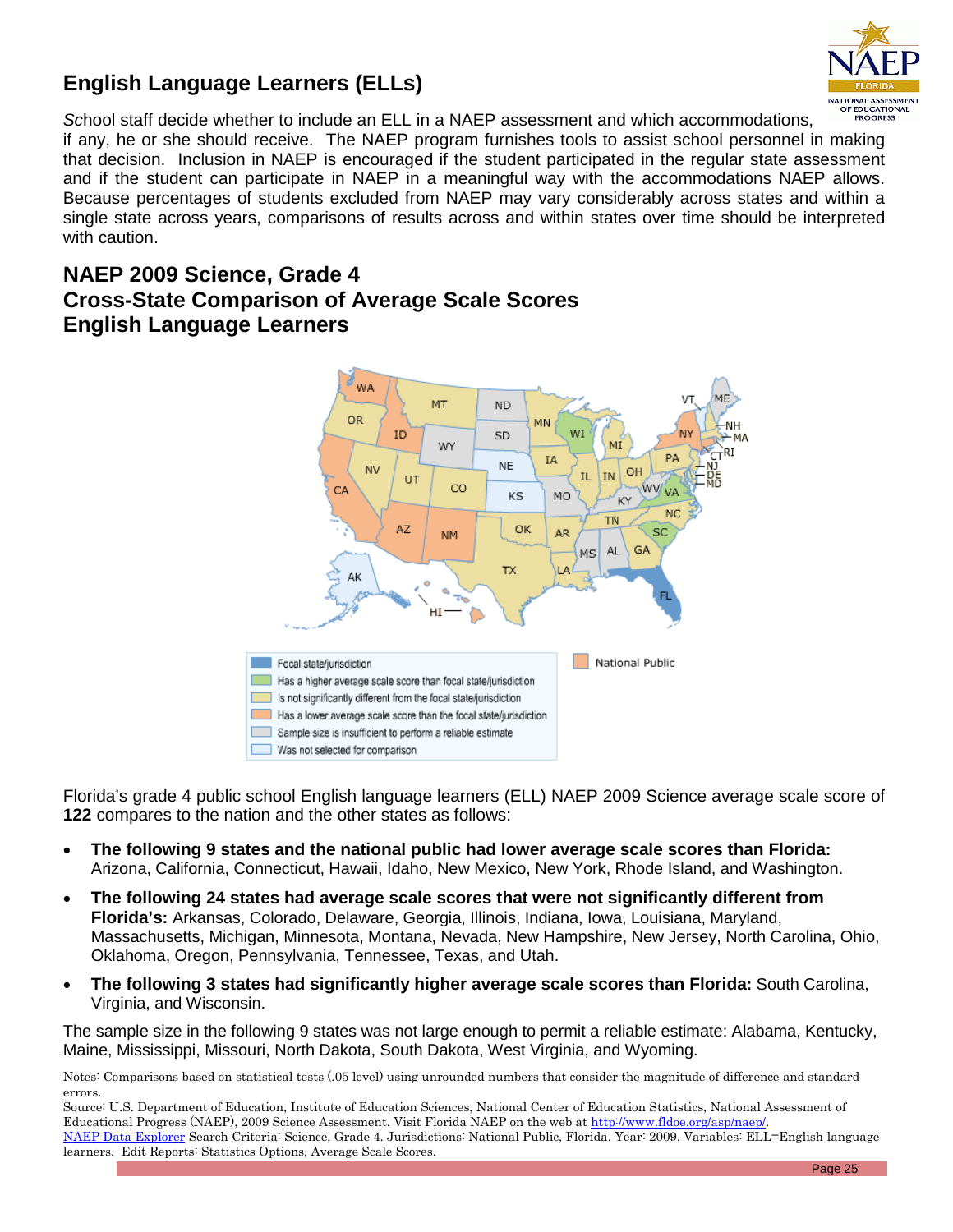

# **Appendix A: Grade 4, NAEP Science Demographic Description of Florida's and the Nation's Public School Sample, 2009**

Schools report the racial/ethnic subgroups that best describe the students eligible to be assessed. Florida has reportable (sufficient size) populations in the White, African-American, Hispanic, and Asian-Pacific racial/ethnic groups.

### **Table 1**

**Grade 4 Science Demographic Description of Florida's and the Nation's Public School Sample**

| Year | White                                               |                                             | African-American                                    |                                             | <b>Hispanic</b>                                     |                                             | <b>Asian/Pacific</b><br><b>Islander</b>             |                                             |
|------|-----------------------------------------------------|---------------------------------------------|-----------------------------------------------------|---------------------------------------------|-----------------------------------------------------|---------------------------------------------|-----------------------------------------------------|---------------------------------------------|
|      | <b>Florida's</b><br><b>Public</b><br><b>Schools</b> | Nation's<br><b>Public</b><br><b>Schools</b> | <b>Florida's</b><br><b>Public</b><br><b>Schools</b> | Nation's<br><b>Public</b><br><b>Schools</b> | <b>Florida's</b><br><b>Public</b><br><b>Schools</b> | Nation's<br><b>Public</b><br><b>Schools</b> | <b>Florida's</b><br><b>Public</b><br><b>Schools</b> | Nation's<br><b>Public</b><br><b>Schools</b> |
| 2009 | 46%                                                 | 54%                                         | 22%                                                 | 16%                                         | 25%                                                 | 22%                                         | 2%                                                  | 5%                                          |

Florida's percentage of White and Asian/Pacific Islander students was significantly lower than the nation's. Florida's percentage of African-American and Hispanic students was significantly higher than the nation's.

# **Appendix B: Grade 4, NAEP Science Students with Disabilities (SD) Inclusion Rates for Florida's and the Nation's Public Schools**

School staff review the Individualized Educational Plans (IEPs) and Section 504 Plans of the SD selected to participate in NAEP to determine if the accommodations they might need are allowed by NAEP. The NAEP program furnishes tools to assist school personnel in making that decision.

Inclusion in NAEP is encouraged if the student participates in the regular state assessment and if the student can participate in NAEP in a meaningful way with the accommodations NAEP allows. Because percentages of students excluded from NAEP may vary considerably across states and within a state across years, comparisons of results across and within states should be interpreted with caution.

The National Assessment Governing Board (NAGB) adopted a new Policy Statement on March 6, 2010, stipulating that the proportion of all students excluded from any NAEP sample should not exceed 5 percent. Also, they established an 85 percent inclusion goal for students classified as either SD or ELL.

Inclusion rates for Florida's and the nation's public schools for SD in the 2009 NAEP Science assessment are shown below in Table 2:

### **Table 2**

**2009 NAEP Science Grade 4 Overall and SD Inclusion Rates for Florida's and the Nation's Public Schools**

| Year | <b>Florida's Public</b><br><b>Nation's Public</b><br><b>School Overall</b><br><b>School Overall</b><br><b>Inclusion Rate</b><br><b>Inclusion Rate</b> |     | <b>Florida's Public</b><br><b>School</b><br><b>SD Inclusion Rate</b> | <b>Nation's Public</b><br><b>School SD</b><br><b>Inclusion Rate</b> |
|------|-------------------------------------------------------------------------------------------------------------------------------------------------------|-----|----------------------------------------------------------------------|---------------------------------------------------------------------|
| 2009 | 98%                                                                                                                                                   | 98% | 92%                                                                  | 87%                                                                 |